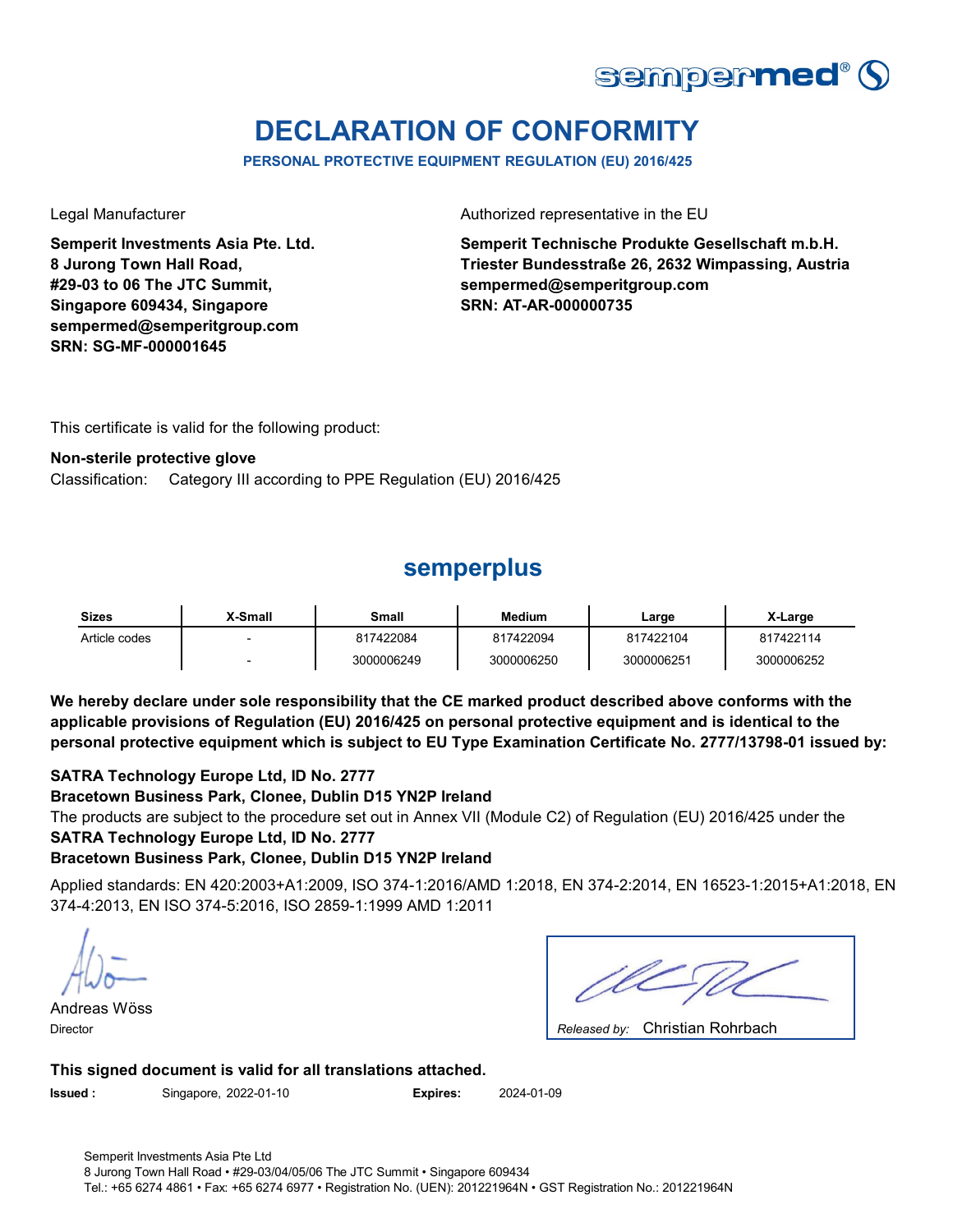

# **KONFORMITÄTSERKLÄRUNG**

VERORDNUNG (EU) 2016/425 FÜR PERSÖNLICHE SCHUTZAUSRÜSTUNG

**Semperit Investments Asia Pte. Ltd. 8 Jurong Town Hall Road, #29-03 to 06 The JTC Summit, Singapore 609434, Singapore sempermed@semperitgroup.com SRN: SG-MF-000001645**

Hersteller EU-Bevollmächtigter

**Semperit Technische Produkte Gesellschaft m.b.H. Triester Bundesstraße 26, 2632 Wimpassing, Austria sempermed@semperitgroup.com SRN: AT-AR-000000735**

Dieses Zertifikat ist gültig für die folgenden Produkte:

### **Nicht-steriler Schutzhandschuh**

Klassifizierung: Kategorie III gemäß PSA Verordnung (EU) 2016/425

## **semperplus**

| Größen         | <b>X-Small</b> | Small      | <b>Medium</b> | Large      | X-Large    |
|----------------|----------------|------------|---------------|------------|------------|
| Artikelnummern |                | 817422084  | 817422094     | 817422104  | 817422114  |
|                |                | 3000006249 | 3000006250    | 3000006251 | 3000006252 |

**Wir bestätigen hiermit unter alleiniger Verantwortung, dass die oben genannten CE gekennzeichneten Produkte mit den maßgeblichen Bestimmungen der Verordnung (EU) 2016/425 für Persönliche Schutzausrüstung übereinstimmen und Gegenstand sind der EU-Baumusterprüfbescheinigung Nr. 2777/13798-01 ausgestellt durch:**

### **SATRA Technology Europe Ltd, ID No. 2777**

**Bracetown Business Park, Clonee, Dublin D15 YN2P Ireland**

Die Produkte sind Gegenstand der Verfahren gemäß Annex VII (Module C2) der Verordnung unter Aufsicht von

### **SATRA Technology Europe Ltd, ID No. 2777**

### **Bracetown Business Park, Clonee, Dublin D15 YN2P Ireland**

Angewandte Normen: EN 420:2003+A1:2009, ISO 374-1:2016/AMD 1:2018, EN 374-2:2014, EN 16523-1:2015+A1:2018, EN 374-4:2013, EN ISO 374-5:2016, ISO 2859-1:1999 AMD 1:2011

| Ausgestellt am: |  |
|-----------------|--|
|-----------------|--|

 $Singapore, 2022-01-10$ 

Gültig bis: 2024-01-09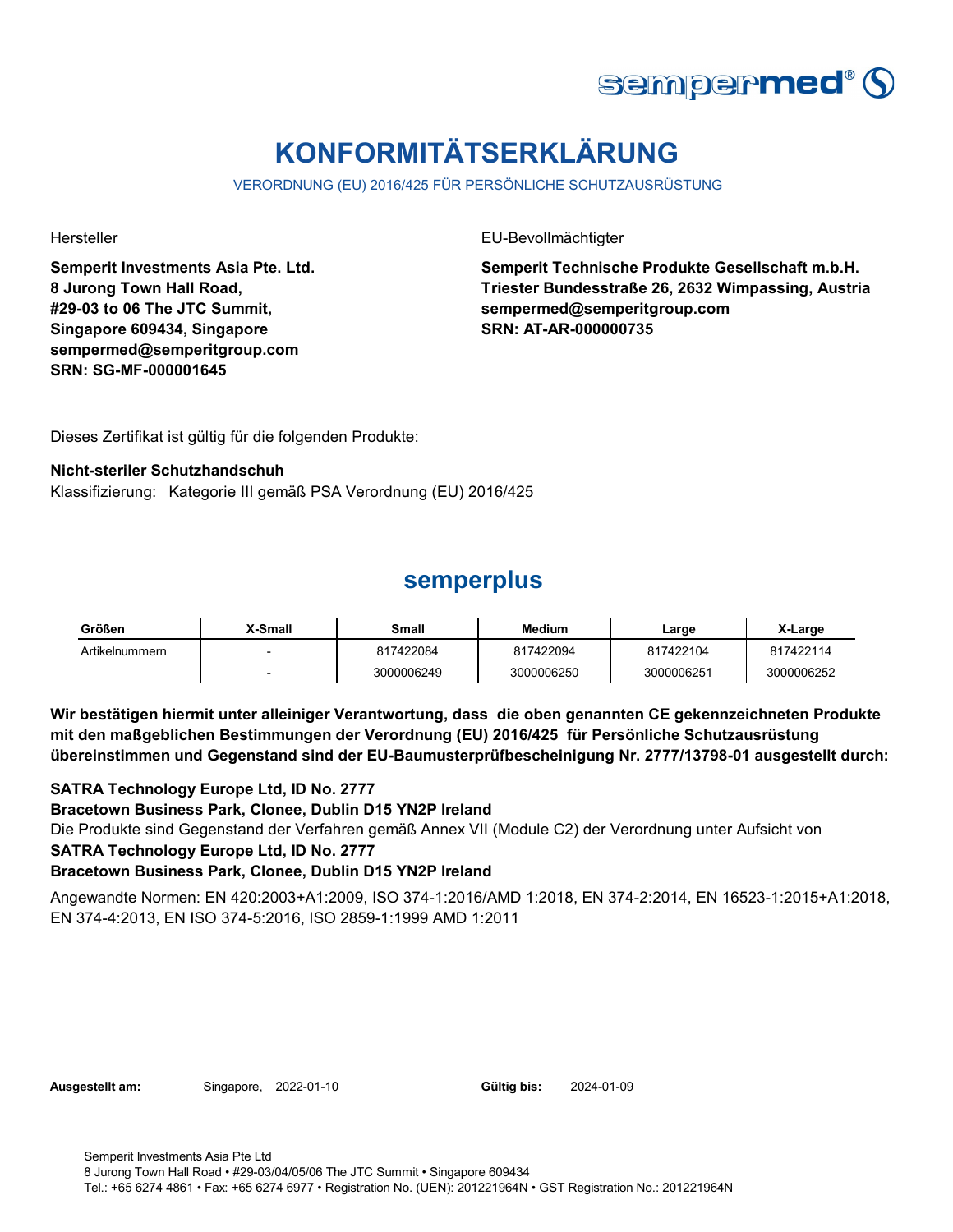

# **DÉCLARATION DE CONFORMITÉ**

RÈGLEMENT (UE) 2016/425 POUR L'ÉQUIPEMENT DE PROTECTION INDIVIDUELLE

**Semperit Investments Asia Pte. Ltd. 8 Jurong Town Hall Road, #29-03 to 06 The JTC Summit, Singapore 609434, Singapore sempermed@semperitgroup.com SRN: SG-MF-000001645**

Fabricant **Exercise Exercise Exercise Exercise Exercise Exercise Exercise Exercise Exercise Exercise Exercise Exercise Exercise Exercise Exercise Exercise Exercise Exercise Exercise Exercise Exercise Exercise Exercise Exer** 

**Semperit Technische Produkte Gesellschaft m.b.H. Triester Bundesstraße 26, 2632 Wimpassing, Austria sempermed@semperitgroup.com SRN: AT-AR-000000735**

Ce certificat est valable pour les produits suivants :

### **Gant de protection non-stérile**

Classification : Catégorie III selon la règlement EPI (UE) 2016/425

## **semperplus**

| Tailles           | X-Small | Small      | <b>Medium</b> | Large      | X-Large    |
|-------------------|---------|------------|---------------|------------|------------|
| Numéros d'article |         | 817422084  | 817422094     | 817422104  | 817422114  |
|                   |         | 3000006249 | 3000006250    | 3000006251 | 3000006252 |

**Par la présente, nous déclarons sous notre propre responsabilité que les produits portant le symbole CE mentionnés ci-dessus sont conformes aux dispositions essentielles de la règlement (UE) 2016/425 concernant l'équipement de protection individuelle sont identiques à l'équipement de protection individuelle faisant l'objet du certificat d'examen de type UE numéro 2777/13798-01 délivré par:**

**SATRA Technology Europe Ltd, ID No. 2777**

### **Bracetown Business Park, Clonee, Dublin D15 YN2P Ireland**

Les produits sont soumis aux procédures visées dans l'annexe VII (Module C2) de la règlement sous la surveillance de **SATRA Technology Europe Ltd, ID No. 2777**

### **Bracetown Business Park, Clonee, Dublin D15 YN2P Ireland**

Normes appliquées : EN 420:2003+A1:2009, ISO 374-1:2016/AMD 1:2018, EN 374-2:2014, EN 16523-1:2015+A1:2018, EN 374-4:2013, EN ISO 374-5:2016, ISO 2859-1:1999 AMD 1:2011

|  | <b>Délivré le : Singapore,</b> |
|--|--------------------------------|
|--|--------------------------------|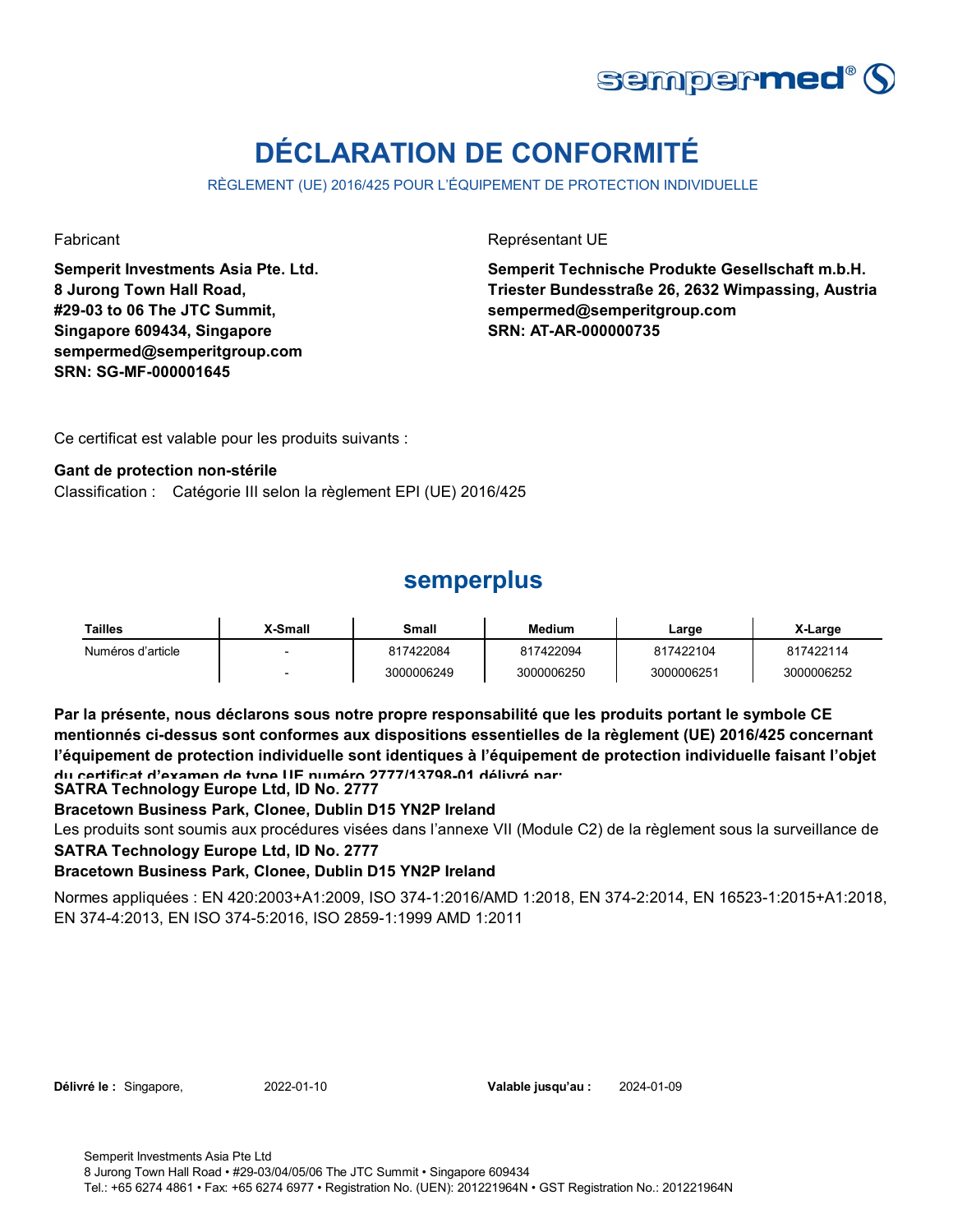

# **DICHIARAZIONE DI CONFORMITÀ**

REGOLAMENTO (UE) 2016/425 DELL'APPARECCHIATURA DI PROTEZIONE INDIVIDUALE

**Semperit Investments Asia Pte. Ltd. 8 Jurong Town Hall Road, #29-03 to 06 The JTC Summit, Singapore 609434, Singapore sempermed@semperitgroup.com SRN: SG-MF-000001645**

Produttore **Rappresentante autorizzato nell'UE** 

**Semperit Technische Produkte Gesellschaft m.b.H. Triester Bundesstraße 26, 2632 Wimpassing, Austria sempermed@semperitgroup.com SRN: AT-AR-000000735**

Questo certificato è valido per il seguente prodotto:

#### **Guanto protettivo non sterile**

Clasificazione: Categoria III secondo il regolamento (UE) 2016/425 del PPE

## **semperplus**

| Misure          | X-Small | Small      | Medium     | Large      | X-Large    |
|-----------------|---------|------------|------------|------------|------------|
| Codici articolo |         | 817422084  | 817422094  | 817422104  | 817422114  |
|                 |         | 3000006249 | 3000006250 | 3000006251 | 3000006252 |

**Con la presente, dichiariamo sotto la nostra esclusiva responsabilità che il prodotto con marchio CE sopra descritto è conforme alle disposizioni applicabili del Regolamento (UE) 2016/425 sui dispositivi di protezione individuale ed è identico al dispositivo di protezione personale che è soggetto al Certificato di Esame di Tipo UE n 2777/13798-01 rilasciato da:**

**SATRA Technology Europe Ltd, ID No. 2777**

**Bracetown Business Park, Clonee, Dublin D15 YN2P Ireland**

ed è soggetto alla procedura di cui all'allegato VII (modulo C2) del regolamento (UE) 2016/425 sotto il controllo di

### **SATRA Technology Europe Ltd, ID No. 2777**

### **Bracetown Business Park, Clonee, Dublin D15 YN2P Ireland**

Norme applicate: EN 420:2003+A1:2009, ISO 374-1:2016/AMD 1:2018, EN 374-2:2014, EN 16523-1:2015+A1:2018, EN 374-4:2013, EN ISO 374-5:2016, ISO 2859-1:1999 AMD 1:2011

Rilasciato: Singapore, 2022-01-10 **Scade:**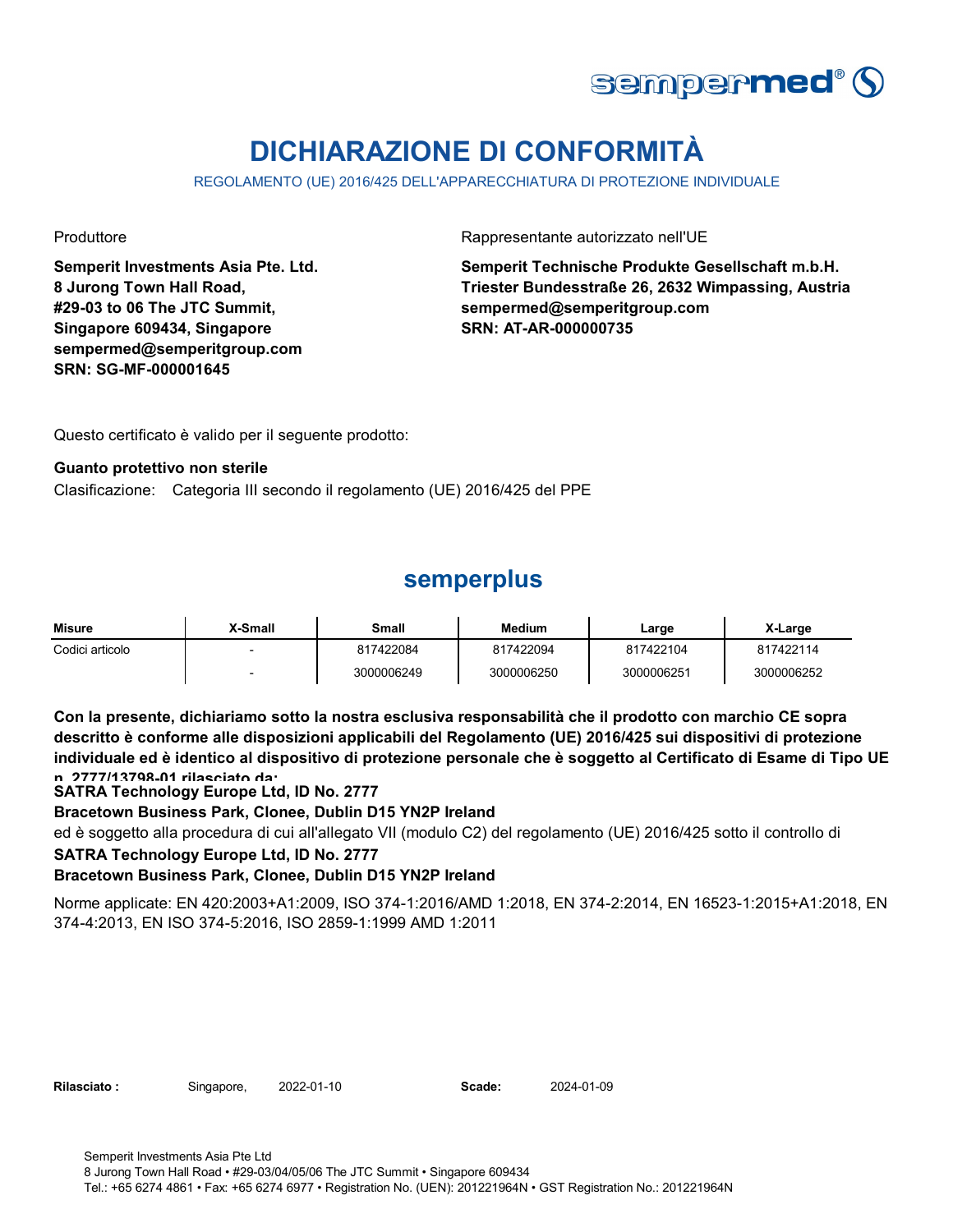

# **CONFORMITEITSVERKLARING**

VERORDENING (EU) 2016/425 BETREFFENDE PERSOONLIJKE BESCHERMENDE UITRUSTING

**Semperit Investments Asia Pte. Ltd. 8 Jurong Town Hall Road, #29-03 to 06 The JTC Summit, Singapore 609434, Singapore sempermed@semperitgroup.com SRN: SG-MF-000001645**

Fabrikant Gemachtigde EU

**Semperit Technische Produkte Gesellschaft m.b.H. Triester Bundesstraße 26, 2632 Wimpassing, Austria sempermed@semperitgroup.com SRN: AT-AR-000000735**

Dit certificaat is geldig voor de volgende producten:

#### **Niet-steriele beschermende handschoen**

Classificatie: Categorie III volgens PBM-verordening (EU) 2016/425

## **semperplus**

| Maten          | X-Small                  | Small      | <b>Medium</b> | Large      | X-Large    |
|----------------|--------------------------|------------|---------------|------------|------------|
| Artikelnummers | $\overline{\phantom{0}}$ | 817422084  | 817422094     | 817422104  | 817422114  |
|                | $\overline{\phantom{0}}$ | 3000006249 | 3000006250    | 3000006251 | 3000006252 |

**Hierbij verklaren wij onder uitsluitende verantwoordelijkheid, dat de bovengenoemde CE-gemarkeerde producten voldoen aan de relevante bepalingen van de Verordening (EU) 2016/425 over persoonlijke beschermingsmiddelen en het onderworpen zijn aan het certificaat van EU-typeonderzoek nr.2777/13798-01 uitgegeven door:**

**SATRA Technology Europe Ltd, ID No. 2777**

**Bracetown Business Park, Clonee, Dublin D15 YN2P Ireland**

De producten vallen onder de procedures van bijlage VII (module C2) van de verordening onder toezicht van

### **SATRA Technology Europe Ltd, ID No. 2777**

### **Bracetown Business Park, Clonee, Dublin D15 YN2P Ireland**

Toegepaste normen: EN 420:2003+A1:2009, ISO 374-1:2016/AMD 1:2018, EN 374-2:2014, EN 16523- 1:2015+A1:2018, EN 374-4:2013, EN ISO 374-5:2016, ISO 2859-1:1999 AMD 1:2011

| Uitgegeven op: |  |
|----------------|--|
|----------------|--|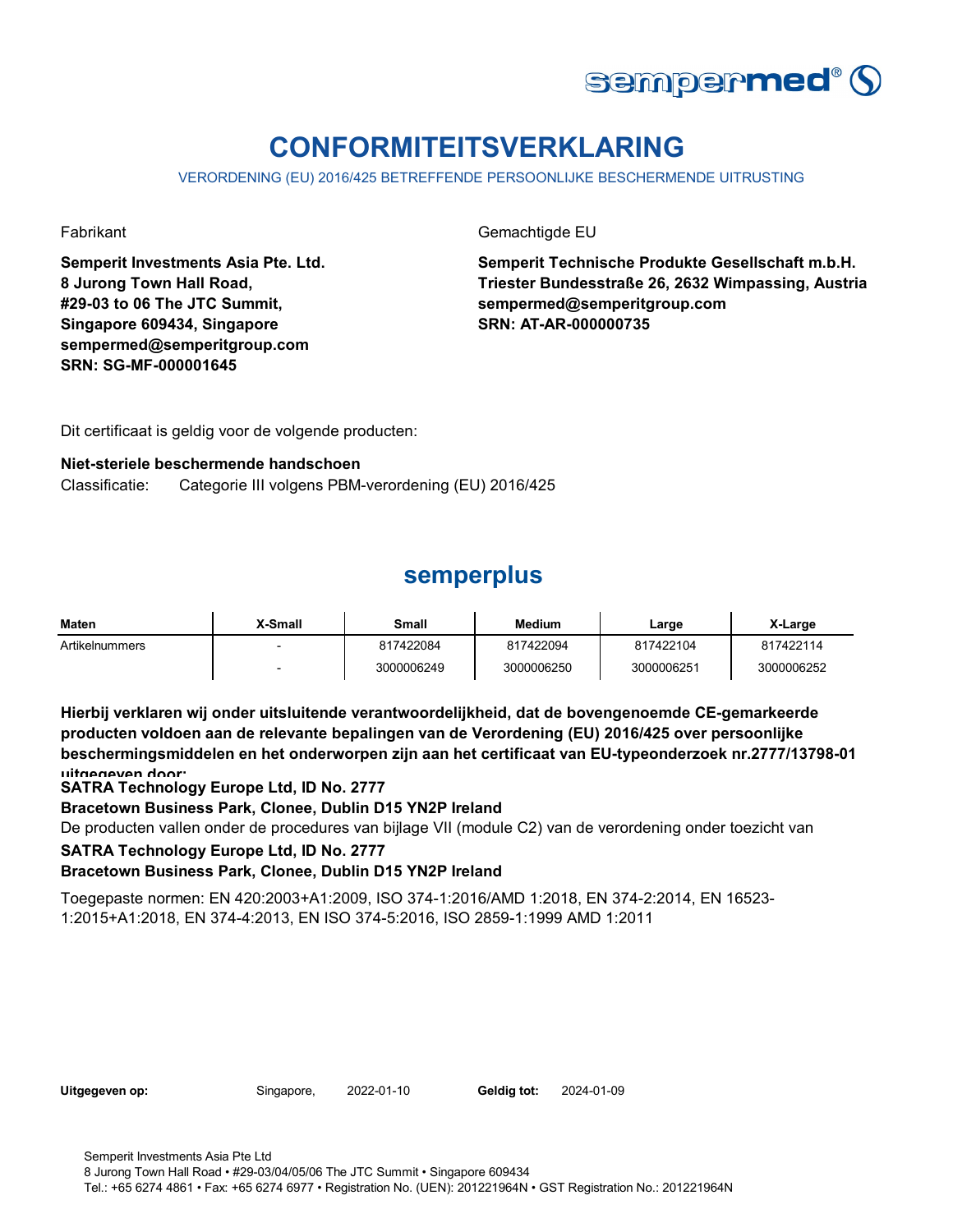

# **DECLARACIÓN DE CONFORMIDAD**

REGLAMENTO (UE) 2016/425 PARA EQUIPAMIENTOS PERSONALES

**Semperit Investments Asia Pte. Ltd. 8 Jurong Town Hall Road, #29-03 to 06 The JTC Summit, Singapore 609434, Singapore sempermed@semperitgroup.com SRN: SG-MF-000001645**

Fabricante Representante de la UE

**Semperit Technische Produkte Gesellschaft m.b.H. Triester Bundesstraße 26, 2632 Wimpassing, Austria sempermed@semperitgroup.com SRN: AT-AR-000000735**

El presente certificado es válido para los siguientes productos:

#### **Guante de protección no estéril**

Clasificación: Categoría III según el Reglamento EPI (UE) 2016/425

### **semperplus**

| Tamaños            | X-Small | Small      | <b>Medium</b> | Large      | X-Large    |
|--------------------|---------|------------|---------------|------------|------------|
| Número de artículo |         | 817422084  | 817422094     | 817422104  | 817422114  |
|                    |         | 3000006249 | 3000006250    | 3000006251 | 3000006252 |

**Por la presente confirmamos, bajo nuestra exclusiva responsabilidad, que los productos arriba mencionados con la marca CE cumplen con las disposiciones pertinentes del Reglamento (UE) 2016/425 para equipos de protección personal y están sujetos al Certificado de examen de tipo nº. 2777/13798-01 expedido por:**

 **Bracetown Business Park, Clonee, Dublin D15 YN2P Ireland** supervisión de **SATRA Technology Europe Ltd, ID No. 2777**

**SATRA Technology Europe Ltd, ID No. 2777**

**Bracetown Business Park, Clonee, Dublin D15 YN2P Ireland**

Normas aplicadas: EN 420:2003+A1:2009, ISO 374-1:2016/AMD 1:2018, EN 374-2:2014, EN 16523-1:2015+A1:2018, EN 374-4:2013, EN ISO 374-5:2016, ISO 2859-1:1999 AMD 1:2011

**Expedido el:** Singapore, **Válido hasta:** 2022-01-10 2024-01-09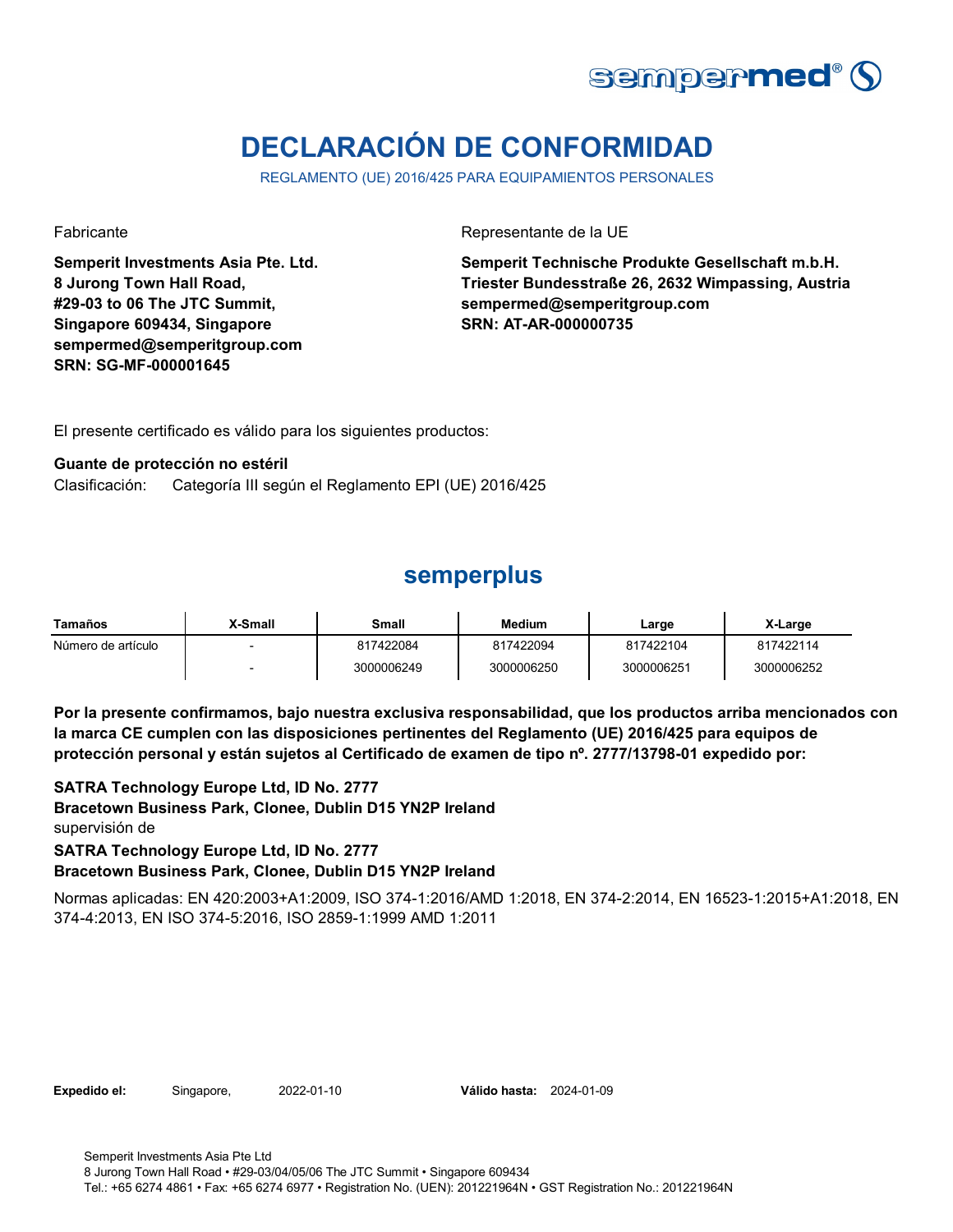

# **DECLARAÇÃO DE CONFORMIDADE**

REGULAMENTO (UE) 2016/425 SOBRE EQUIPAMENTO DE PROTEÇÃO INDIVIDUAL

**Semperit Investments Asia Pte. Ltd. 8 Jurong Town Hall Road, #29-03 to 06 The JTC Summit, Singapore 609434, Singapore sempermed@semperitgroup.com SRN: SG-MF-000001645**

Fabricante Representante da UE

**Semperit Technische Produkte Gesellschaft m.b.H. Triester Bundesstraße 26, 2632 Wimpassing, Austria sempermed@semperitgroup.com SRN: AT-AR-000000735**

Este certificado é válido para os seguintes produtos:

### **Luva de proteção não estéril**

Classificação: Categoria III de acordo com o regulamento EPI (UE) 2016/425

## **semperplus**

| Tamanhos          | X-Small | Small      | <b>Medium</b> | ∟arge      | X-Large    |
|-------------------|---------|------------|---------------|------------|------------|
| Números de artigo |         | 817422084  | 817422094     | 817422104  | 817422114  |
|                   |         | 3000006249 | 3000006250    | 3000006251 | 3000006252 |

**Declaramos desta forma, sob a nossa exclusiva responsabilidade, que os produtos com a marca CE acima mencionados estão em conformidade com as disposições relevantes do regulamento (UE) 2016/425 para Equipamentos de Proteção Individual e são objeto do certificado de exame de tipo da UE n.º 2777/13798-01 emitido por:**

**SATRA Technology Europe Ltd, ID No. 2777**

**Bracetown Business Park, Clonee, Dublin D15 YN2P Ireland**

Os produtos são objeto dos procedimentos previstos no anexo VII (módulo C2) do regulamento, sob a supervisão de

### **SATRA Technology Europe Ltd, ID No. 2777**

### **Bracetown Business Park, Clonee, Dublin D15 YN2P Ireland**

Normas aplicadas: EN 420:2003+A1:2009, ISO 374-1:2016/AMD 1:2018, EN 374-2:2014, EN 16523-1:2015+A1:2018, EN 374-4:2013, EN ISO 374-5:2016, ISO 2859-1:1999 AMD 1:2011

**Emitido em:** Singapore, 2022-01-10

Válido até: 2024-01-09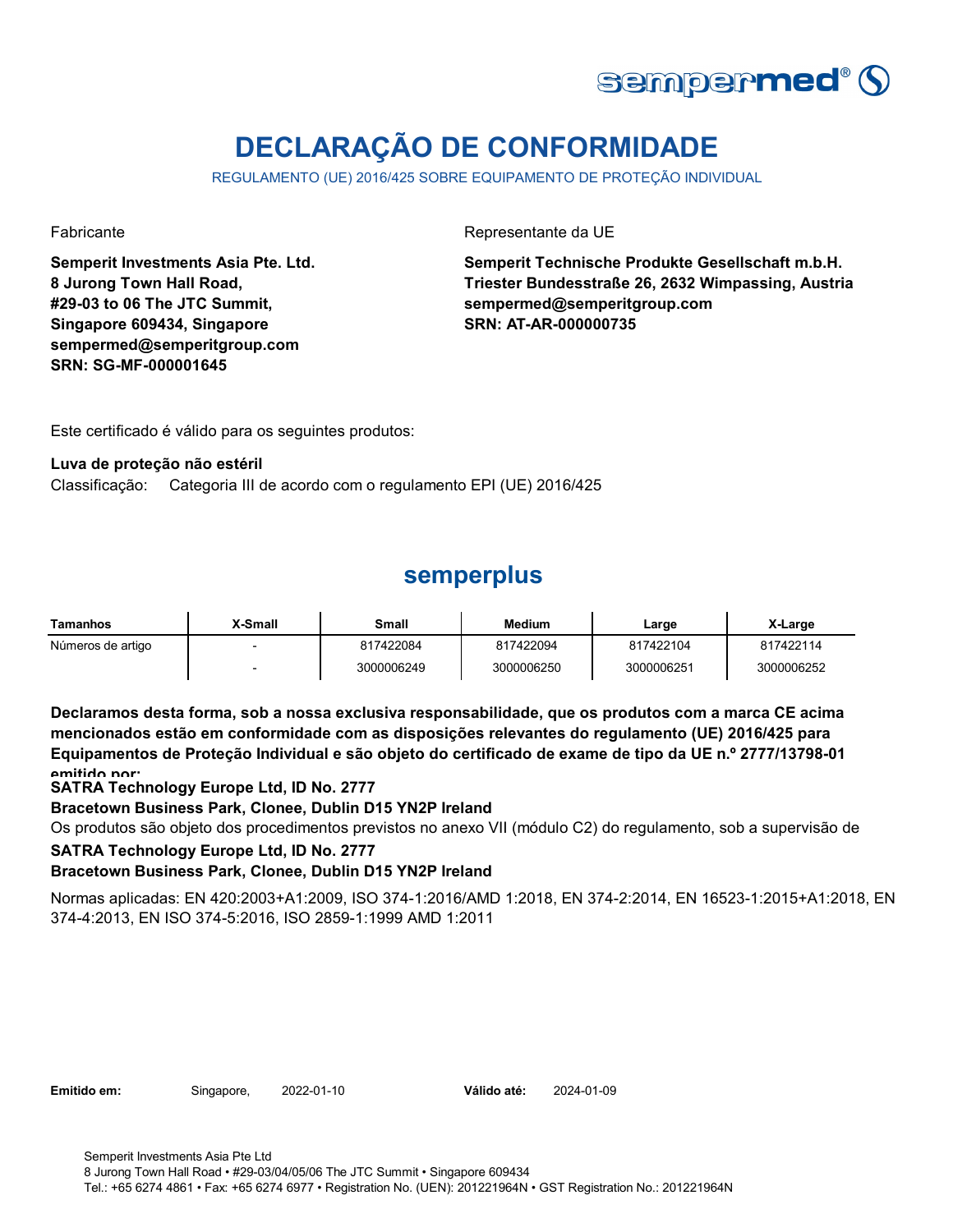

# **DEKLARATON OM ÖVERENSSTÄMMELSE**

FÖRORDNING (EU) 2016/425 FÖR PERSONLIG SKYDDSUTRUSTNING

**Semperit Investments Asia Pte. Ltd. 8 Jurong Town Hall Road, #29-03 to 06 The JTC Summit, Singapore 609434, Singapore sempermed@semperitgroup.com SRN: SG-MF-000001645**

Tillverkare Behörig representant hos EU

**Semperit Technische Produkte Gesellschaft m.b.H. Triester Bundesstraße 26, 2632 Wimpassing, Austria sempermed@semperitgroup.com SRN: AT-AR-000000735**

Detta certifikat gäller följande produkt:

### **Icke-steril skyddshandske**

Klassificering: Kategori III enligt EU-förordning för personlig skyddsutrustning (PPE) 2016/425

### **semperplus**

| <b>Storlekar</b> | X-Small | Small      | <b>Medium</b> | Large      | X-Large    |
|------------------|---------|------------|---------------|------------|------------|
| Artikelkoder     |         | 817422084  | 817422094     | 817422104  | 817422114  |
|                  |         | 3000006249 | 3000006250    | 3000006251 | 3000006252 |

**Vi förklarar härmed under eget exklusivt ansvar att ovan beskrivna, CE-markerade produkt stämmer överens med tillämpliga bestämmelser i EU-förordningen 2016/425 för personlig skyddsutrustning och är identisk med den personliga skyddsutrustning som anges i EU-certifikat för typgranskning nummer2777/13798-01 daterad av:**

 **Bracetown Business Park, Clonee, Dublin D15 YN2P Ireland** under uppsikt av **SATRA Technology Europe Ltd, ID No. 2777**

**SATRA Technology Europe Ltd, ID No. 2777 Bracetown Business Park, Clonee, Dublin D15 YN2P Ireland**

Tillämpade standarder: EN 420:2003+A1:2009, ISO 374-1:2016/AMD 1:2018, EN 374-2:2014, EN 16523-1:2015+A1:2018, EN 374-4:2013, EN ISO 374-5:2016, ISO 2859-1:1999 AMD 1:2011

Daterad : Singapore, 2022-01-10 **Giltig till:**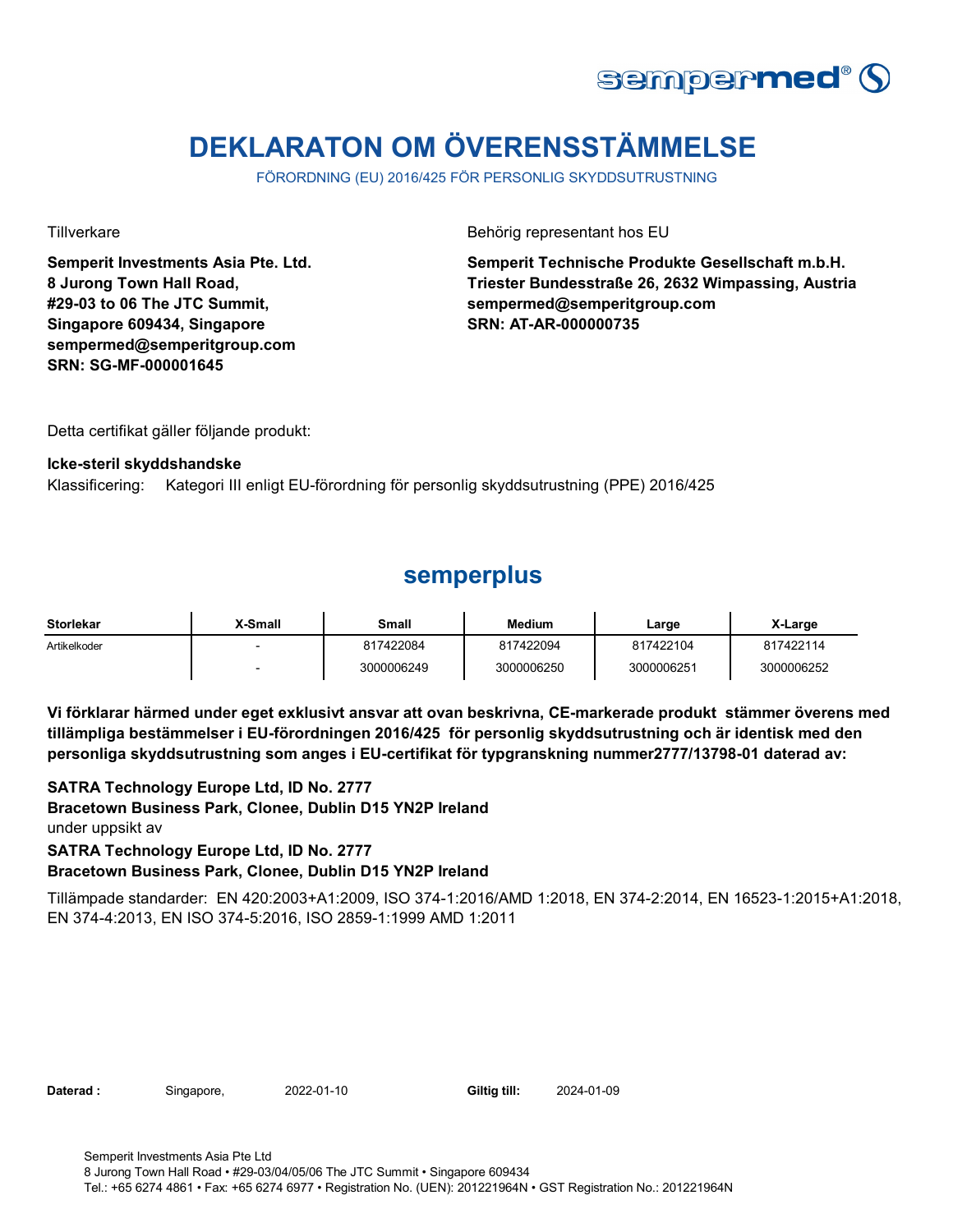

# **KONFORMITETSERKLÆRING**

FORORDNING (EU) 2016/425 FOR PERSONLIGE VÆRNEMIDLER

**Semperit Investments Asia Pte. Ltd. 8 Jurong Town Hall Road, #29-03 to 06 The JTC Summit, Singapore 609434, Singapore sempermed@semperitgroup.com SRN: SG-MF-000001645**

Producent **EU-befuldmægtigede** 

**Semperit Technische Produkte Gesellschaft m.b.H. Triester Bundesstraße 26, 2632 Wimpassing, Austria sempermed@semperitgroup.com SRN: AT-AR-000000735**

Dette certifikat er gyldigt for følgende produkter:

#### **Ikke-steril beskyttelseshandske**

Klassificering: Kategori III jævnfør PVM-forordningen (EU) 2016/425

## **semperplus**

| <b>Størrelser</b> | X-Small | Small      | <b>Medium</b> | Large      | X-Large    |
|-------------------|---------|------------|---------------|------------|------------|
| Artikelnumre      |         | 817422084  | 817422094     | 817422104  | 817422114  |
|                   |         | 3000006249 | 3000006250    | 3000006251 | 3000006252 |

**Vi bekræfter hermed under fuldt ansvar, at de ovenfor nævnte CE-mærkede produkter stemmer overens med med de afgørende bestemmelser i forordningen (EU) 2016/425 for personlige værnemidler, og er genstand for EUcertificering af typeafprøvning nr.2777/13798-01 udstedt gennem:**

**SATRA Technology Europe Ltd, ID No. 2777**

**Bracetown Business Park, Clonee, Dublin D15 YN2P Ireland**

Produkterne er genstand for procedurer jævnfør VII (modul C2) i forordningen med opsyn af

### **SATRA Technology Europe Ltd, ID No. 2777**

### **Bracetown Business Park, Clonee, Dublin D15 YN2P Ireland**

Anvendte standarder: EN 420:2003+A1:2009, ISO 374-1:2016/AMD 1:2018, EN 374-2:2014, EN 16523-1:2015+A1:2018, EN 374-4:2013, EN ISO 374-5:2016, ISO 2859-1:1999 AMD 1:2011

**Udstedt den:** Singapore, **Gyldig til:**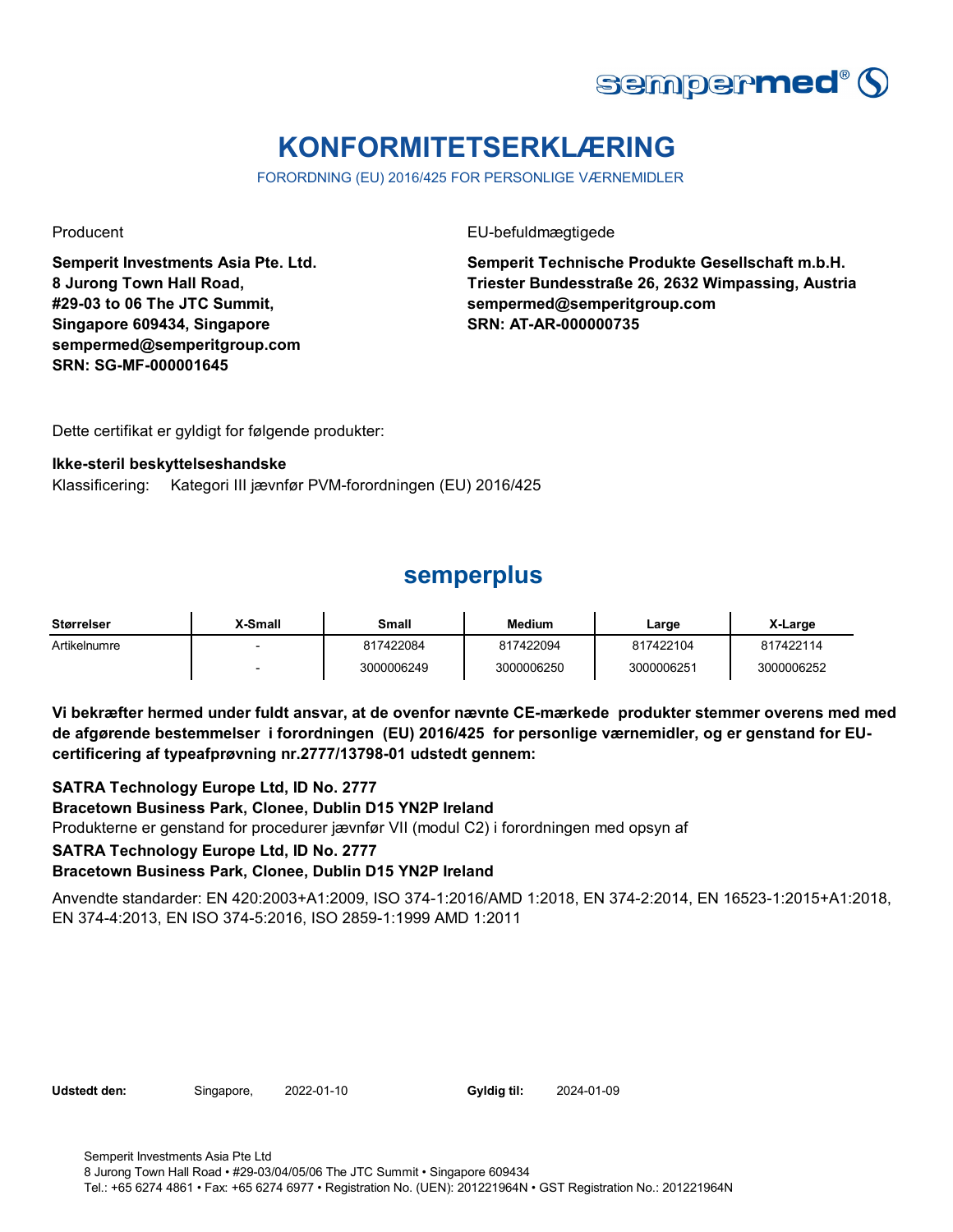

# **KONFORMITETSERKLÆRING**

FORORDNING (EU) 2016/425 OM PERSONLIG VERNEUTSTYR

**Semperit Investments Asia Pte. Ltd. 8 Jurong Town Hall Road, #29-03 to 06 The JTC Summit, Singapore 609434, Singapore sempermed@semperitgroup.com SRN: SG-MF-000001645**

Produsent **Autorisert representant i EU** 

**Semperit Technische Produkte Gesellschaft m.b.H. Triester Bundesstraße 26, 2632 Wimpassing, Austria sempermed@semperitgroup.com SRN: AT-AR-000000735**

Dette sertifikatet er gyldig for følgende produkter:

#### **Ikke-steril beskyttelseshanske**

Klassifisering: Kategori III i henhold til PVU-forordningen (EU) nr. 2016/425

## **semperplus**

| Størrelser    | X-Small | Small      | <b>Medium</b> | Large      | X-Large    |
|---------------|---------|------------|---------------|------------|------------|
| Artikkelnumre |         | 817422084  | 817422094     | 817422104  | 817422114  |
|               |         | 3000006249 | 3000006250    | 3000006251 | 3000006252 |

**Vi erklærer herved under eneansvar at det CE-merkede produktet som er nevnt ovenfor oppfyller de relevante bestemmelsene i Forordning (EU) nr. 2016/425 om personlig verneutstyr og er gjenstand for EUtypeprøvesertifikat nr. 2777/13798-01 utstedt av:**

 **Bracetown Business Park, Clonee, Dublin D15 YN2P Ireland** av **SATRA Technology Europe Ltd, ID No. 2777**

**SATRA Technology Europe Ltd, ID No. 2777 Bracetown Business Park, Clonee, Dublin D15 YN2P Ireland**

Relevante standarder: EN 420:2003+A1:2009, ISO 374-1:2016/AMD 1:2018, EN 374-2:2014, EN 16523-1:2015+A1:2018, EN 374-4:2013, EN ISO 374-5:2016, ISO 2859-1:1999 AMD 1:2011

Utstedt den: Singapore, 2022-01-10 Gyldig til: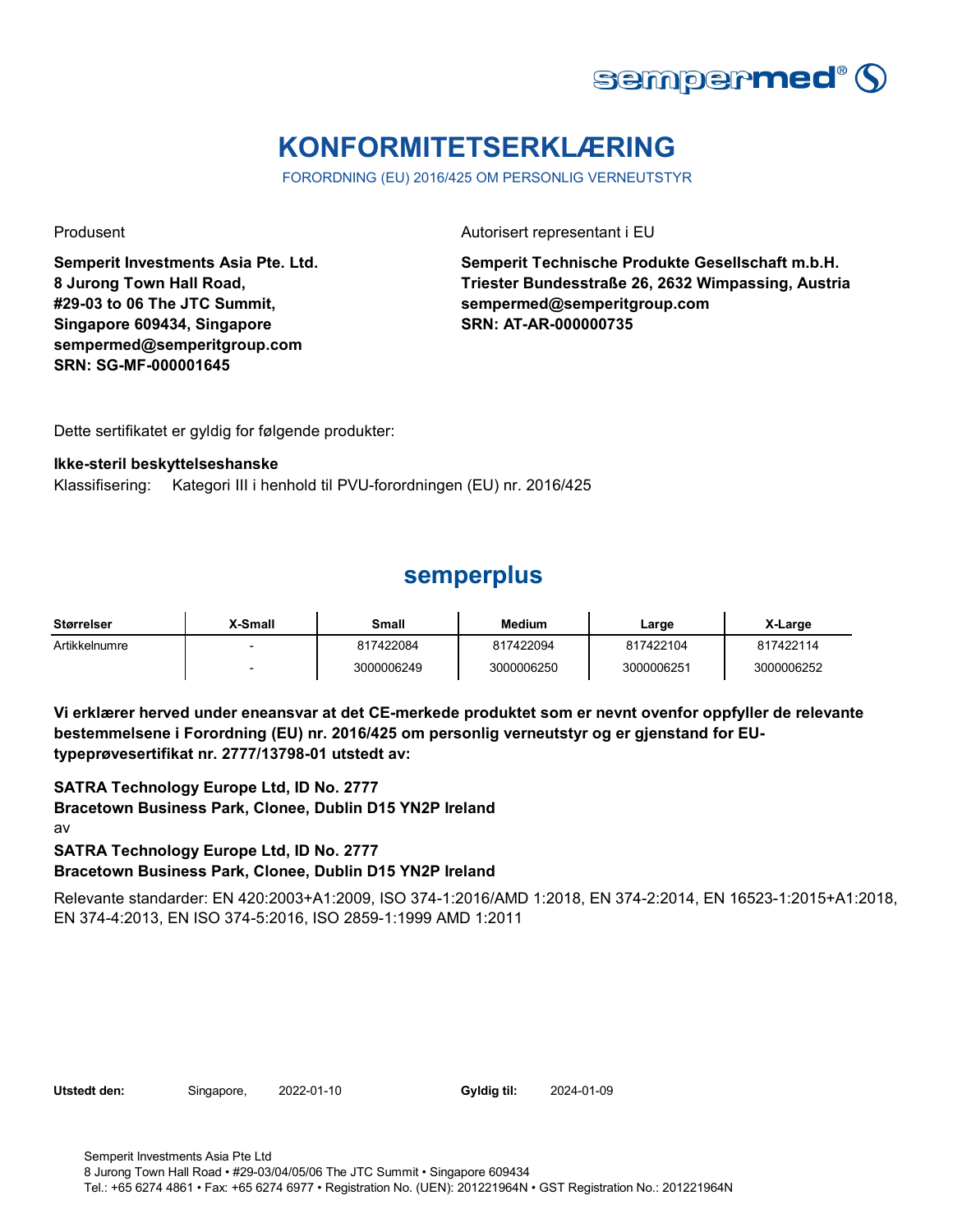

# **VAATIMUSTENMUKAISUUSVAKUUTUS**

HENKILÖNSUOJAIMISTA ANNETTU ASETUS (EU) 2016/425

**Semperit Investments Asia Pte. Ltd. 8 Jurong Town Hall Road, #29-03 to 06 The JTC Summit, Singapore 609434, Singapore sempermed@semperitgroup.com SRN: SG-MF-000001645**

Valmistaja EU:n valtuutettu edustaja

**Semperit Technische Produkte Gesellschaft m.b.H. Triester Bundesstraße 26, 2632 Wimpassing, Austria sempermed@semperitgroup.com SRN: AT-AR-000000735**

Tämä sertifikaatti koskee seuraavia tuotteita:

#### **Ei-steriili suojakäsine**

Luokitus: Luokka III henkilönsuojaimista annetun asetuksen (EU) 2016/425 mukaisesti

### **semperplus**

| Koot         | X-Small                  | Small      | <b>Medium</b> | Large      | X-Large    |
|--------------|--------------------------|------------|---------------|------------|------------|
| Tuotenumerot |                          | 817422084  | 817422094     | 817422104  | 817422114  |
|              | $\overline{\phantom{0}}$ | 3000006249 | 3000006250    | 3000006251 | 3000006252 |

**Täten vahvistamme yksinomaisella vastuullamme, että yllä mainitut CE-merkityt tuotteet vastaavat henkilönsuojaimista annetun asetuksen (EU) 2016/425 mukaisia perustavanlaatuisia vaatimuksia ja niihin sovelletaan EU:n tyyppitarkastustodistusta nro 2777/13798-01 laadittu :**

### **SATRA Technology Europe Ltd, ID No. 2777**

**Bracetown Business Park, Clonee, Dublin D15 YN2P Ireland**

Tuotteet ovat asetuksen liitteen VII (moduuli C2) mukaisen menettelyn kohteena, valvonnan suorittaa

### **SATRA Technology Europe Ltd, ID No. 2777**

### **Bracetown Business Park, Clonee, Dublin D15 YN2P Ireland**

Sovelletut standardit: EN 420:2003+A1:2009, ISO 374-1:2016/AMD 1:2018, EN 374-2:2014, EN 16523-1:2015+A1:2018, EN 374-4:2013, EN ISO 374-5:2016, ISO 2859-1:1999 AMD 1:2011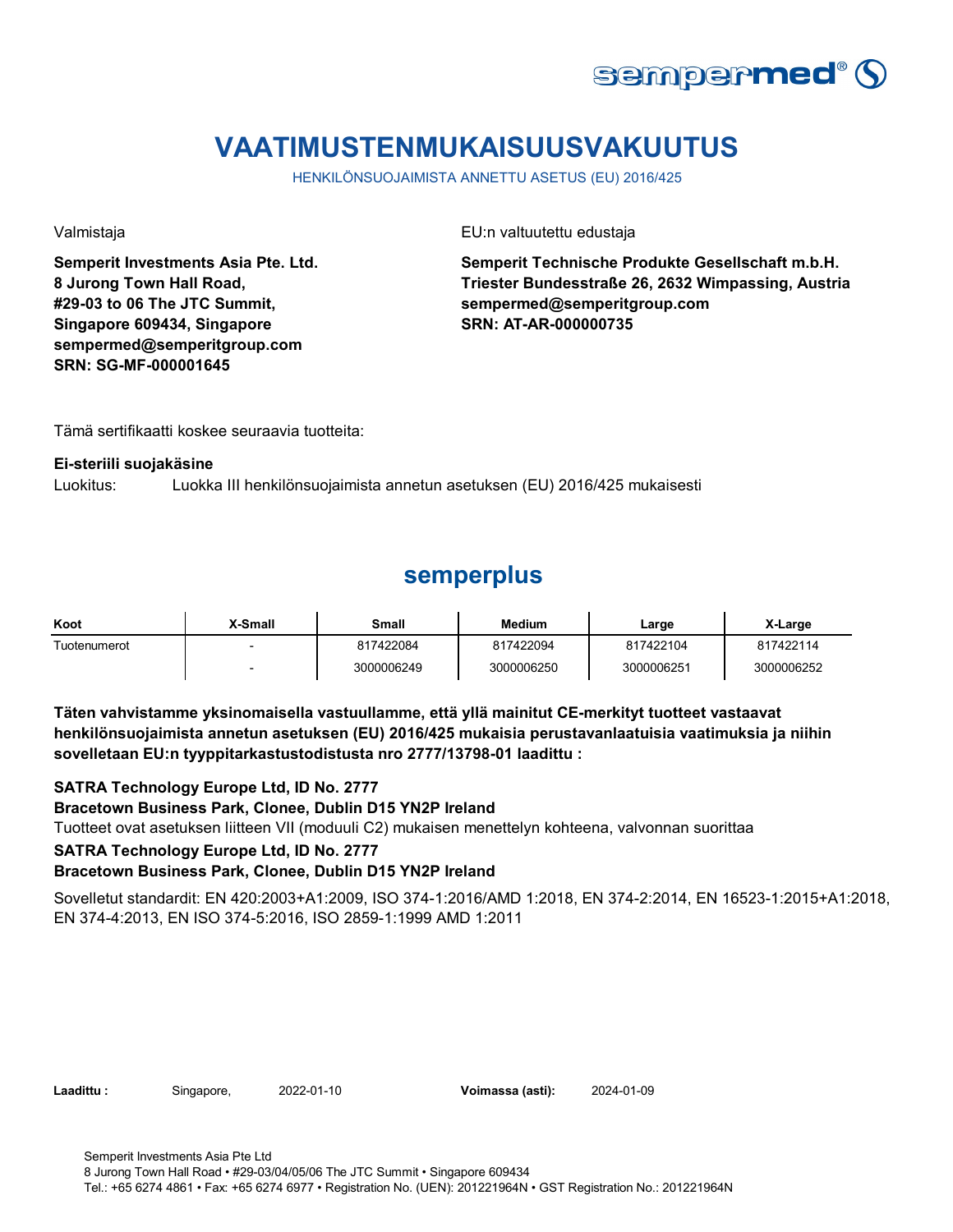

# **ATITIKTIES DEKLARACIJA**

REGLAMENTAS (ES) 2016/425 DĖL ASMENINIŲ APSAUGOS PRIEMONIŲ

**Semperit Investments Asia Pte. Ltd. 8 Jurong Town Hall Road, #29-03 to 06 The JTC Summit, Singapore 609434, Singapore sempermed@semperitgroup.com SRN: SG-MF-000001645**

Gamintojas ES įgaliotas asmuo

**Semperit Technische Produkte Gesellschaft m.b.H. Triester Bundesstraße 26, 2632 Wimpassing, Austria sempermed@semperitgroup.com SRN: AT-AR-000000735**

Šis sertifikatas galioja toliau nurodytiems produktams:

### **Nesterilios apsauginės pirštinės**

Klasifikacija: III kategorija pagal reglamentą (ES) 2016/425 dėl asmeninių apsaugos priemonių

### **semperplus**

| Dydžiai         | X-Small | Small      | <b>Medium</b> | Large      | X-Large    |
|-----------------|---------|------------|---------------|------------|------------|
| Prekiu numeriai |         | 817422084  | 817422094     | 817422104  | 817422114  |
|                 |         | 3000006249 | 3000006250    | 3000006251 | 3000006252 |

**Prisiimdami visą atsakomybę, šiuo dokumentu patvirtiname, kad anksčiau paminėti CE paženklinti produktai atitinka svarbiausius reglamentą dėl asmeninių apsaugos priemonių (ES) 2016/425 reikalavimus ir yra ES tipo tyrimo sertifikato Nr. objektas. 2777/13798-01 išduota :**

**SATRA Technology Europe Ltd, ID No. 2777**

**Bracetown Business Park, Clonee, Dublin D15 YN2P Ireland**

Produktai yra metodo objektas pagal reglamentą VII priedą (modulis C2) prižiūrint

#### **SATRA Technology Europe Ltd, ID No. 2777**

### **Bracetown Business Park, Clonee, Dublin D15 YN2P Ireland**

Taikomi standartai: EN 420:2003+A1:2009, ISO 374-1:2016/AMD 1:2018, EN 374-2:2014, EN 16523-1:2015+A1:2018, EN 374-4:2013, EN ISO 374-5:2016, ISO 2859-1:1999 AMD 1:2011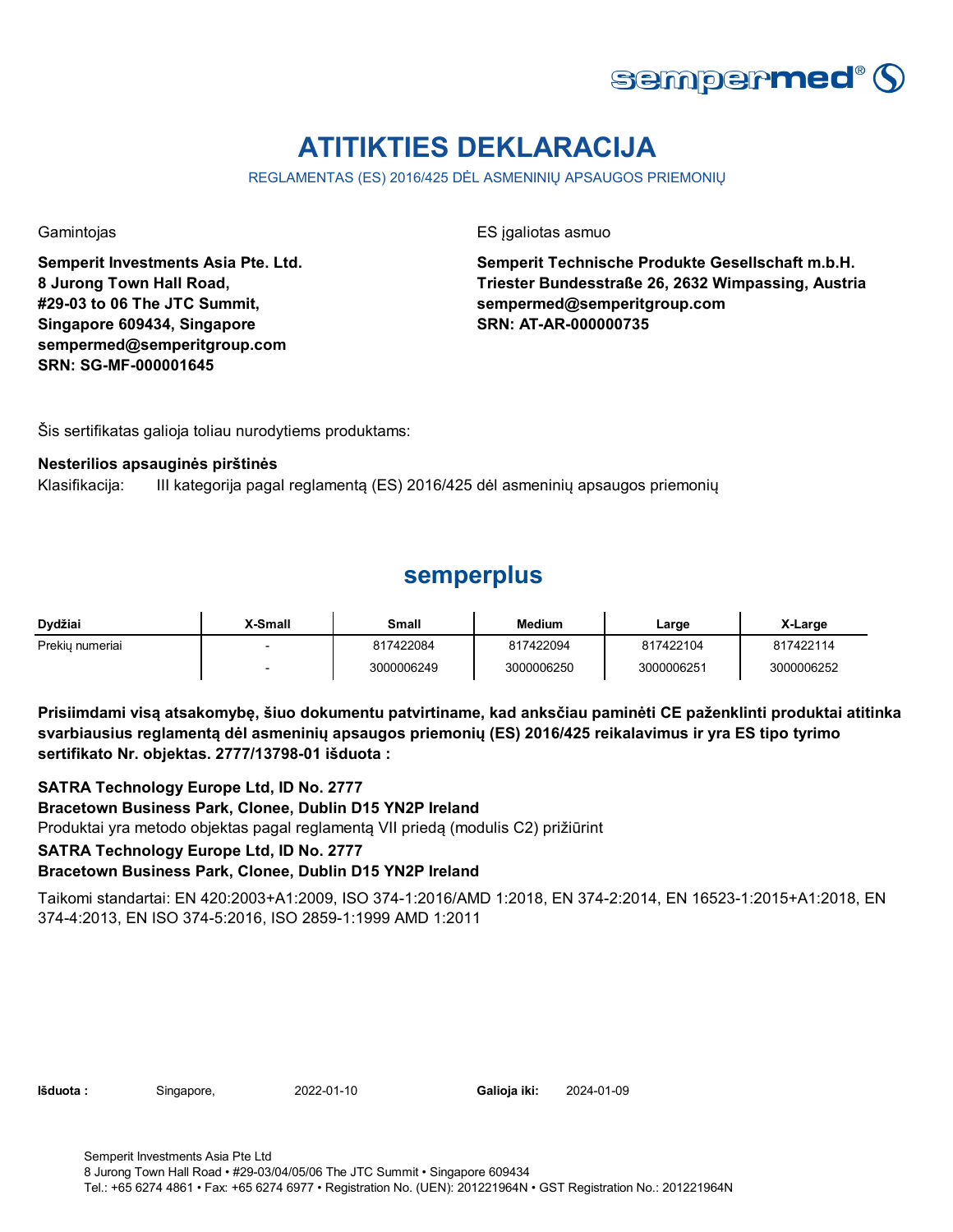

# **ATBILSTĪBAS DEKLARĀCIJA**

REGULA (ES) 2016/425 PAR INDIVIDUĀLAJIEM AIZSARDZĪBAS LĪDZEKĻIEM

**Semperit Investments Asia Pte. Ltd. 8 Jurong Town Hall Road, #29-03 to 06 The JTC Summit, Singapore 609434, Singapore sempermed@semperitgroup.com SRN: SG-MF-000001645**

Likumīgais ražotājs **Pilnvarotais pārstāvis ES** 

**Semperit Technische Produkte Gesellschaft m.b.H. Triester Bundesstraße 26, 2632 Wimpassing, Austria sempermed@semperitgroup.com SRN: AT-AR-000000735**

Šis sertifikāts ir derīgs šādam produktam:

#### **Nesterili aizsargcimdi**

Klasifikācija: III kategorija saskaņā ar IAL Regulu (ES) 2016/425

### **semperplus**

| Izmēri          | X-Small                  | Small      | <b>Medium</b> | Large      | X-Large    |
|-----------------|--------------------------|------------|---------------|------------|------------|
| Artikula numurs | $\overline{\phantom{0}}$ | 817422084  | 817422094     | 817422104  | 817422114  |
|                 |                          | 3000006249 | 3000006250    | 3000006251 | 3000006252 |

**Ar šo mēs apliecinām, ka iepriekš aprakstītais produkts ar CE marķējumu atbilst Regulas (ES) 2016/425 par individuālajiem aizsardzības līdzekļiem piemērojamajiem noteikumiem un ir identisks individuālajiem aizsardzības līdzekļiem, uz kuriem attiecas ES tipa pārbaudes sertifikāts Nr. 2777/13798-01 izdots :**

**SATRA Technology Europe Ltd, ID No. 2777**

**Bracetown Business Park, Clonee, Dublin D15 YN2P Ireland**

un uz to attiecas Regulas (ES) 2016/425 VII pielikumā (C2 modulis) noteiktā procedūra

### **SATRA Technology Europe Ltd, ID No. 2777**

### **Bracetown Business Park, Clonee, Dublin D15 YN2P Ireland**

Piemērotie standarti: EN 420:2003+A1:2009, ISO 374-1:2016/AMD 1:2018, EN 374-2:2014, EN 16523-1:2015+A1:2018, EN 374-4:2013, EN ISO 374-5:2016, ISO 2859-1:1999 AMD 1:2011

**Izdots :** Singapore, 2022-01-10 **Derīgs līdz:** 2024-01-09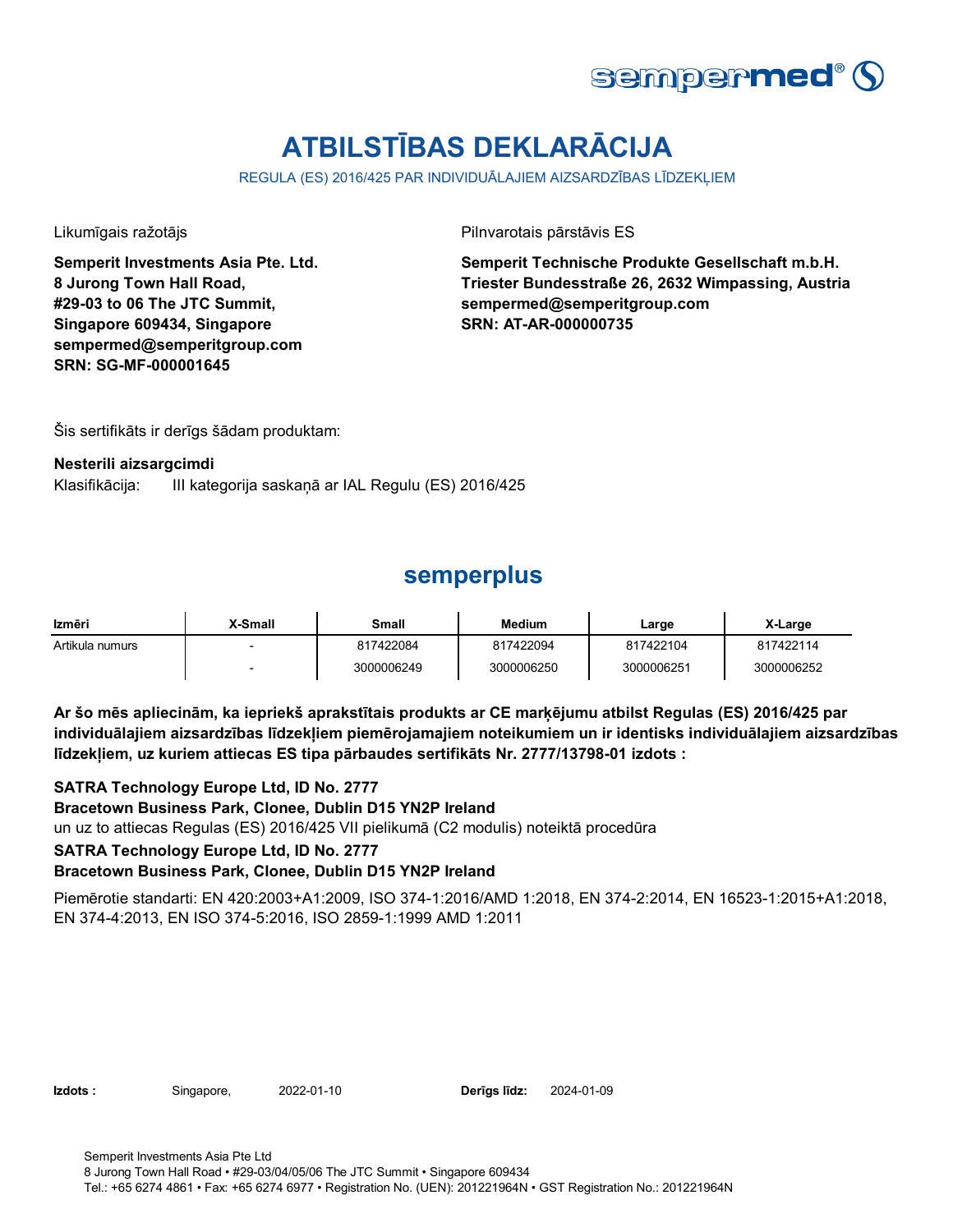

# **VASTAVUSDEKLARATSIOON**

ISIKUKAITSEVAHENDITE MÄÄRUS (EL) 2016/425

**Semperit Investments Asia Pte. Ltd. 8 Jurong Town Hall Road, #29-03 to 06 The JTC Summit, Singapore 609434, Singapore sempermed@semperitgroup.com SRN: SG-MF-000001645**

Tootja Volitatud esindaja EL-is

**Semperit Technische Produkte Gesellschaft m.b.H. Triester Bundesstraße 26, 2632 Wimpassing, Austria sempermed@semperitgroup.com SRN: AT-AR-000000735**

See sertifikaat kehtib järgmistele toodetele:

#### **Mittesteriilne kaitsekinnas**

Klassifikatsioon: III kategooria kooskõlas isikukaitsevahendite määrusega (EL) 2016/425

## **semperplus**

| Suurused     | X-Small | Small      | <b>Medium</b> | Large      | X-Large    |
|--------------|---------|------------|---------------|------------|------------|
| Tootenumbrid |         | 817422084  | 817422094     | 817422104  | 817422114  |
|              |         | 3000006249 | 3000006250    | 3000006251 | 3000006252 |

**Kinnitame oma ainuvastutusel, et eespool nimetatud CE-märgistusega tooted on kooskõlas isikukaitsevahendite määruse (EL) 2016/425 põhisätetega ning on identsed isikukaitsevahenditega, mille kohta on välja antud EÜ tüübihindamistõend nr2777/13798-01 välja :**

**SATRA Technology Europe Ltd, ID No. 2777**

**Bracetown Business Park, Clonee, Dublin D15 YN2P Ireland**

Toodetele kohaldub määruse VII lisa (moodul C2) menetlus, mille üle teostab järelevalvet

#### **SATRA Technology Europe Ltd, ID No. 2777**

### **Bracetown Business Park, Clonee, Dublin D15 YN2P Ireland**

Kohaldatud normid: EN 420:2003+A1:2009, ISO 374-1:2016/AMD 1:2018, EN 374-2:2014, EN 16523-1:2015+A1:2018, EN 374-4:2013, EN ISO 374-5:2016, ISO 2859-1:1999 AMD 1:2011

**Välja andmise aeg :** Singapore, 2022-01-10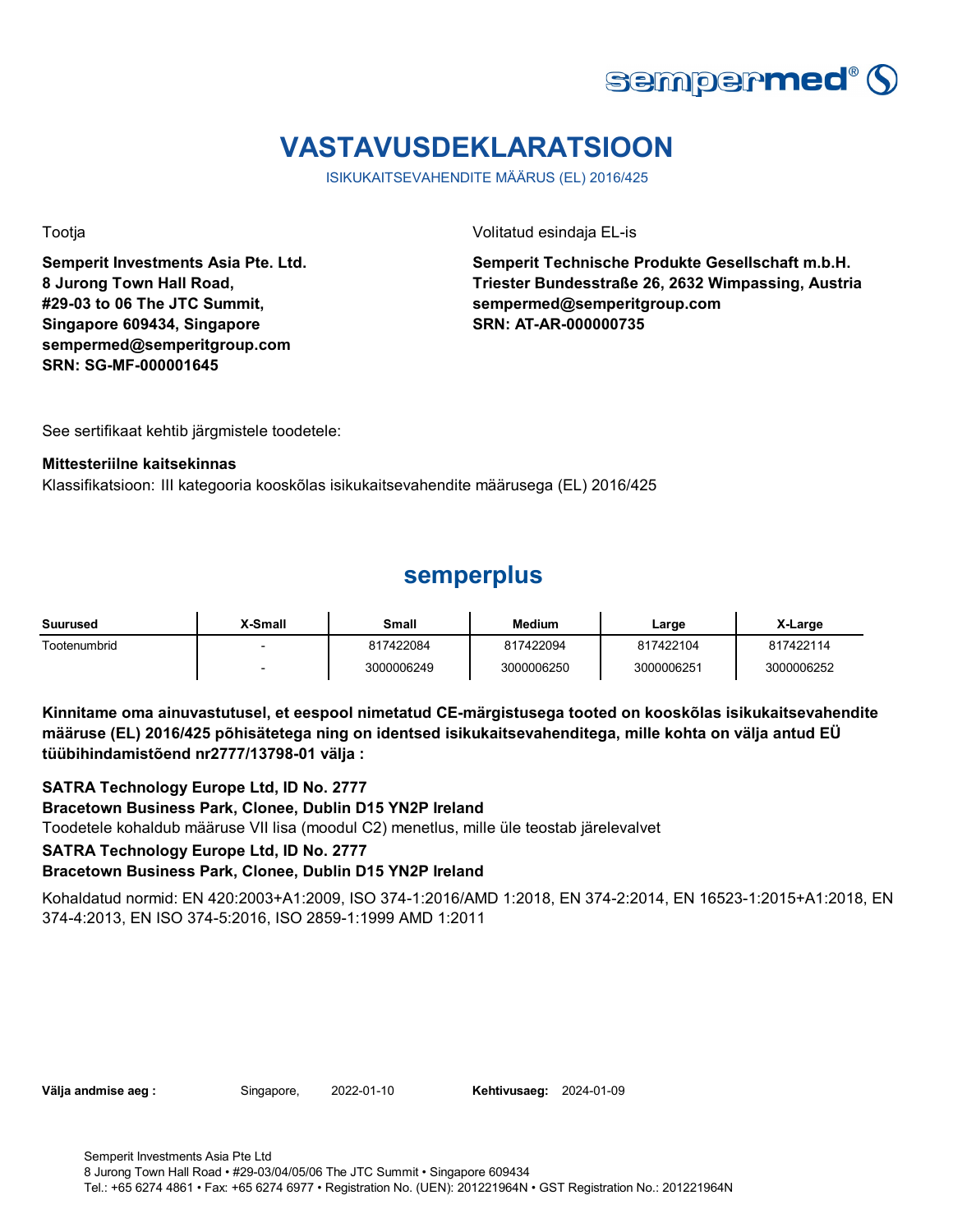

# **PROHLÁŠENÍ O SHODĚ**

NAŘÍZENÍ (EU) 2016/425 PRO OSOBNÍ OCHRANNÉ PROSTŘEDKY

**Semperit Investments Asia Pte. Ltd. 8 Jurong Town Hall Road, #29-03 to 06 The JTC Summit, Singapore 609434, Singapore sempermed@semperitgroup.com SRN: SG-MF-000001645**

Výrobce EU zplnomocněný zástupce

**Semperit Technische Produkte Gesellschaft m.b.H. Triester Bundesstraße 26, 2632 Wimpassing, Austria sempermed@semperitgroup.com SRN: AT-AR-000000735**

Tento certifikát je platný pro následující produkty:

### **Nesterilní ochranná rukavice**

Klasifikace Kategorie III podle nařízení o OOP (EU) 2016/425

### **semperplus**

| Velikosti      | X-Small | <b>Small</b> | <b>Medium</b> | Large      | X-Large    |
|----------------|---------|--------------|---------------|------------|------------|
| Číslo produktu |         | 817422084    | 817422094     | 817422104  | 817422114  |
|                |         | 3000006249   | 3000006250    | 3000006251 | 3000006252 |

**Tímto potvrzujeme s výlučnou odpovědností, že výše uvedené produkty označené jako CE souhlasí s příslušnými ustanoveními nařízení (EU) 2016/425 pro Osobní ochranné prostředky a jsou předmětem přezkoušení EU č.2777/13798-01 vystaveno :**

**SATRA Technology Europe Ltd, ID No. 2777**

**Bracetown Business Park, Clonee, Dublin D15 YN2P Ireland**

Produkty jsou předmětem procesu podle dodatku VII (moduly, C2) nařízení pod dohledem

### **SATRA Technology Europe Ltd, ID No. 2777**

### **Bracetown Business Park, Clonee, Dublin D15 YN2P Ireland**

Použité normy: EN 420:2003+A1:2009, ISO 374-1:2016/AMD 1:2018, EN 374-2:2014, EN 16523-1:2015+A1:2018, EN 374-4:2013, EN ISO 374-5:2016, ISO 2859-1:1999 AMD 1:2011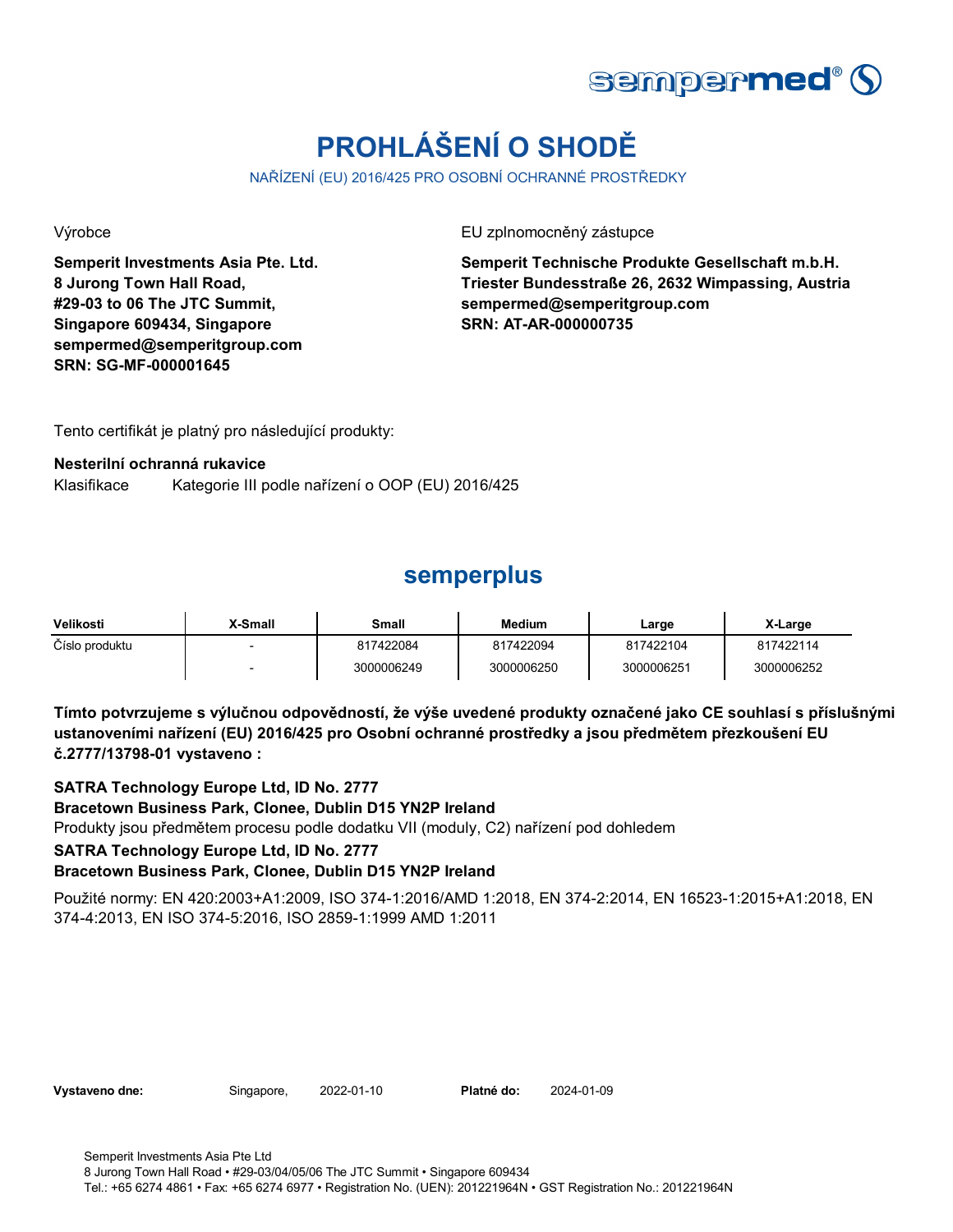

# **VYHLÁSENIE O ZHODE**

NARIADENIE (EÚ) 2016/425 O OSOBNÝCH OCHRANNÝCH PROSTRIEDKOCH

**Semperit Investments Asia Pte. Ltd. 8 Jurong Town Hall Road, #29-03 to 06 The JTC Summit, Singapore 609434, Singapore sempermed@semperitgroup.com SRN: SG-MF-000001645**

Výrobca **Splnomocnenec pre EÚ** 

**Semperit Technische Produkte Gesellschaft m.b.H. Triester Bundesstraße 26, 2632 Wimpassing, Austria sempermed@semperitgroup.com SRN: AT-AR-000000735**

Tento certifikát je platný pre nasledujúce body:

### **Nesterilné ochranné rukavice**

Klasifikácia: Kategória III podľa Nariadenia o osobných ochranných pomôckach (EU) 2016/425

## **semperplus**

| Veľkosti      | X-Small | Small      | <b>Medium</b> | Large      | X-Large    |
|---------------|---------|------------|---------------|------------|------------|
| Výrobné čísla |         | 817422084  | 817422094     | 817422104  | 817422114  |
|               |         | 3000006249 | 3000006250    | 3000006251 | 3000006252 |

**Týmto vo svojej výhradnej zodpovednosti potvrdzujeme, že výrobky označené symbolom CE sú v súlade so smerodajnými ustanoveniami Nariadenia (EÚ) 2016/425 o osobných ochranných prostriedkoch a sú predmetom EU - Osvedčenia o typovej skúške č. 2777/13798-01 vyhotovené :**

**SATRA Technology Europe Ltd, ID No. 2777**

**Bracetown Business Park, Clonee, Dublin D15 YN2P Ireland**

Výrobky sú predmetom konania podľa dodatku VII (moduly C2) Nariadenia pod dohľadom

### **SATRA Technology Europe Ltd, ID No. 2777**

### **Bracetown Business Park, Clonee, Dublin D15 YN2P Ireland**

Súvisiace normy: EN 420:2003+A1:2009, ISO 374-1:2016/AMD 1:2018, EN 374-2:2014, EN 16523-1:2015+A1:2018, EN 374-4:2013, EN ISO 374-5:2016, ISO 2859-1:1999 AMD 1:2011

Vyhotovené dňa: Singapore, 2022-01-10 Platné do: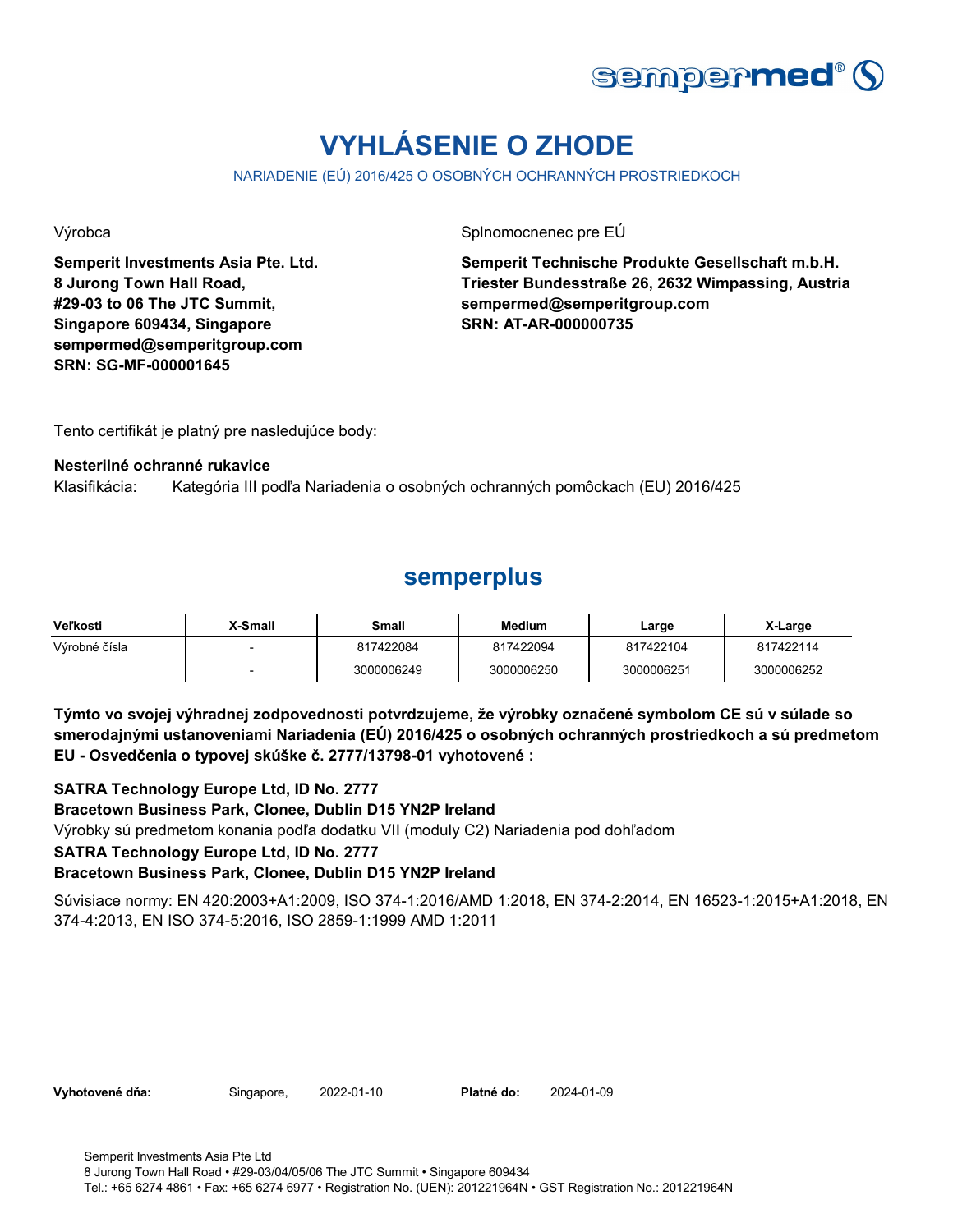

# **MEGFELELŐSÉGI NYILATKOZAT**

EGYÉNI VÉDŐESZKÖZÖKRŐL SZÓLÓ (EU) 2016/425 RENDELET

**Semperit Investments Asia Pte. Ltd. 8 Jurong Town Hall Road, #29-03 to 06 The JTC Summit, Singapore 609434, Singapore sempermed@semperitgroup.com SRN: SG-MF-000001645**

Gyártó EU-meghatalmazott

**Semperit Technische Produkte Gesellschaft m.b.H. Triester Bundesstraße 26, 2632 Wimpassing, Austria sempermed@semperitgroup.com SRN: AT-AR-000000735**

Ez a tanúsítvány a következő termékekre érvényes:

#### **Nem steril védőkesztyű**

Osztályozás: III. kategória az egyéni védőeszközökről szóló (EU) 2016/425 rendelet szerint

### **semperplus**

| Méretek    | X-Small                  | Small      | <b>Medium</b> | Large      | X-Large    |
|------------|--------------------------|------------|---------------|------------|------------|
| Cikkszámok | $\overline{\phantom{0}}$ | 817422084  | 817422094     | 817422104  | 817422114  |
|            |                          | 3000006249 | 3000006250    | 3000006251 | 3000006252 |

**Ezennel kizárólagos felelősségünk mellett kijelentjük, hogy a fent említett CE jelzésű termékek megfelelnek az egyéni védőeszközökre irányuló 2016/425/EU rendelet vonatkozó előírásainak és vonatkozik rájuk a megfelelő számú EU-típusvizsgálati tanúsítvány 2777/13798-01 kelt :**

**SATRA Technology Europe Ltd, ID No. 2777**

**Bracetown Business Park, Clonee, Dublin D15 YN2P Ireland**

A termékekre vonatkozik a rendelet VII. melléklete (C2 modul) szerinti eljárás a következő személy felügyelete mellett:

### **SATRA Technology Europe Ltd, ID No. 2777**

### **Bracetown Business Park, Clonee, Dublin D15 YN2P Ireland**

Alkalmazott szabványok: EN 420:2003+A1:2009, ISO 374-1:2016/AMD 1:2018, EN 374-2:2014, EN 16523- 1:2015+A1:2018, EN 374-4:2013, EN ISO 374-5:2016, ISO 2859-1:1999 AMD 1:2011

**Kelt :** Singapore, **Érvényes:**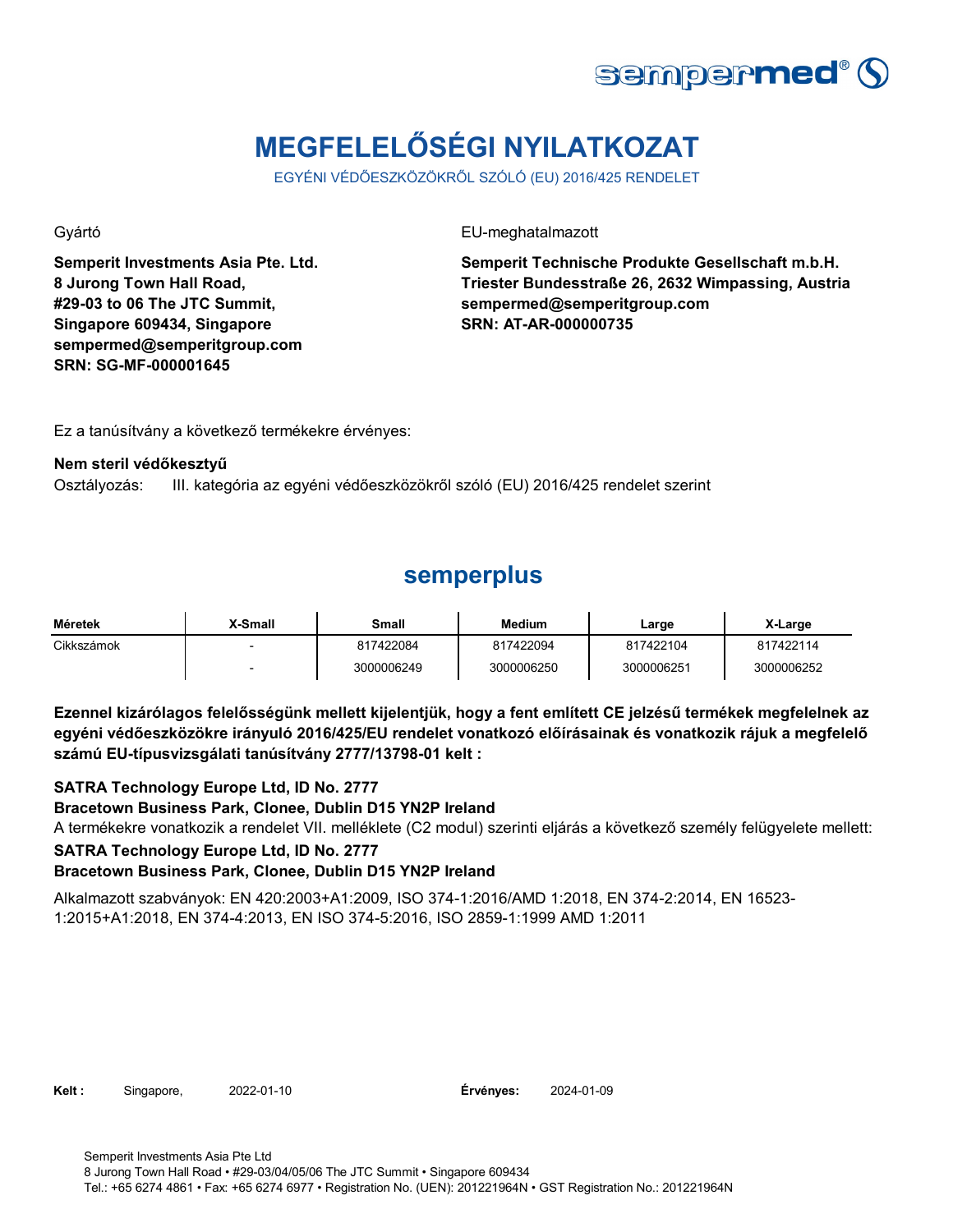

# **IZJAVA O SKLADNOSTI**

UREDBA (EU) 2016/425 ZA OSEBNO VAROVALNO OPREMO

**Semperit Investments Asia Pte. Ltd. 8 Jurong Town Hall Road, #29-03 to 06 The JTC Summit, Singapore 609434, Singapore sempermed@semperitgroup.com SRN: SG-MF-000001645**

Proizvajalec Pooblaščen zastopnik EU

**Semperit Technische Produkte Gesellschaft m.b.H. Triester Bundesstraße 26, 2632 Wimpassing, Austria sempermed@semperitgroup.com SRN: AT-AR-000000735**

To potrdilo velja za naslednje izdelke:

### **Nesterilne zaščitne rokavice**

Klasifikacija: Kategorija III v skladu z Uredbo OVO (EU) 2016/425

## **semperplus**

| Velikosti         | X-Small | Small      | <b>Medium</b> | Large      | X-Large    |
|-------------------|---------|------------|---------------|------------|------------|
| Stevilke izdelkov |         | 817422084  | 817422094     | 817422104  | 817422114  |
|                   |         | 3000006249 | 3000006250    | 3000006251 | 3000006252 |

**S to izključno odgovornostjo izjavljamo, da so zgoraj navedeni izdelki z oznako CE v skladu z bistvenimi zahtevami Uredbe (EU) 2016/425 za osebno varovalno opremo in so predmet certifikata ES o pregledu tipa št. 2777/13798-01 izdano :**

**SATRA Technology Europe Ltd, ID No. 2777**

**Bracetown Business Park, Clonee, Dublin D15 YN2P Ireland**

Izdelki so predmet postopka v skladu s Prilogo VII (modul C2) uredbe pod nadzorom

### **SATRA Technology Europe Ltd, ID No. 2777**

### **Bracetown Business Park, Clonee, Dublin D15 YN2P Ireland**

Uporabljeni standardi: EN 420:2003+A1:2009, ISO 374-1:2016/AMD 1:2018, EN 374-2:2014, EN 16523-1:2015+A1:2018, EN 374-4:2013, EN ISO 374-5:2016, ISO 2859-1:1999 AMD 1:2011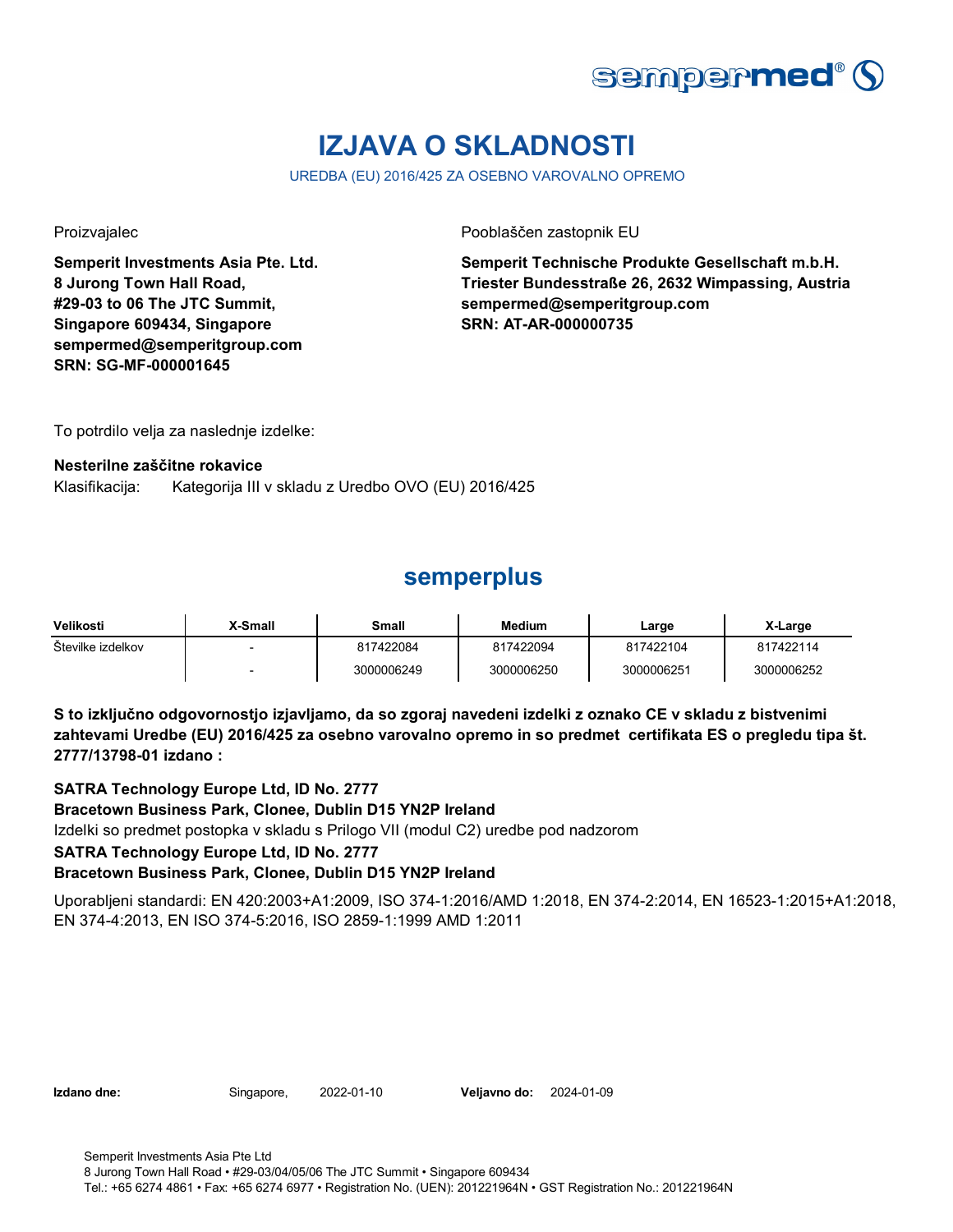

# **IZJAVA O SUKLADNOSTI**

UREDBA (EU) 2016/425 O OSOBNOJ ZAŠTITNOJ OPREMI

**Semperit Investments Asia Pte. Ltd. 8 Jurong Town Hall Road, #29-03 to 06 The JTC Summit, Singapore 609434, Singapore sempermed@semperitgroup.com SRN: SG-MF-000001645**

Proizvođač Ovlašteni predstavnik u EU

**Semperit Technische Produkte Gesellschaft m.b.H. Triester Bundesstraße 26, 2632 Wimpassing, Austria sempermed@semperitgroup.com SRN: AT-AR-000000735**

Ovaj certifikat vrijedi za sljedeće proizvode:

#### **Nesterilne zaštitne rukavice**

Klasifikacija: Kategorija III. prema Uredbi o osobnoj zaštitnoj opremi (EU) 2016/425

### **semperplus**

| Veličine    | X-Small | Small      | Medium     | Large      | X-Large    |
|-------------|---------|------------|------------|------------|------------|
| Br. artikla |         | 817422084  | 817422094  | 817422104  | 817422114  |
|             |         | 3000006249 | 3000006250 | 3000006251 | 3000006252 |

**Ovim putem izjavljujemo pod punom odgovornošću da su prethodno navedeni proizvodi s CE oznakom sukladni s mjerodavnim odredbama Uredbe (EU) 2016/425 o osobnoj zaštitnoj opremi i da su predmet EU certifikata o ispitivanju tipa br.2777/13798-01 izdano :**

**SATRA Technology Europe Ltd, ID No. 2777**

**Bracetown Business Park, Clonee, Dublin D15 YN2P Ireland**

Proizvodi podliježu postupku iz Dodatka VII. (modul C2) Uredbe pod nadzorom

**SATRA Technology Europe Ltd, ID No. 2777**

### **Bracetown Business Park, Clonee, Dublin D15 YN2P Ireland**

Primijenjene norme: EN 420:2003+A1:2009, ISO 374-1:2016/AMD 1:2018, EN 374-2:2014, EN 16523-1:2015+A1:2018, EN 374-4:2013, EN ISO 374-5:2016, ISO 2859-1:1999 AMD 1:2011

**Izdano dana:** Singapore, 2022-01-10 **Vrijedi do:** 2024-01-09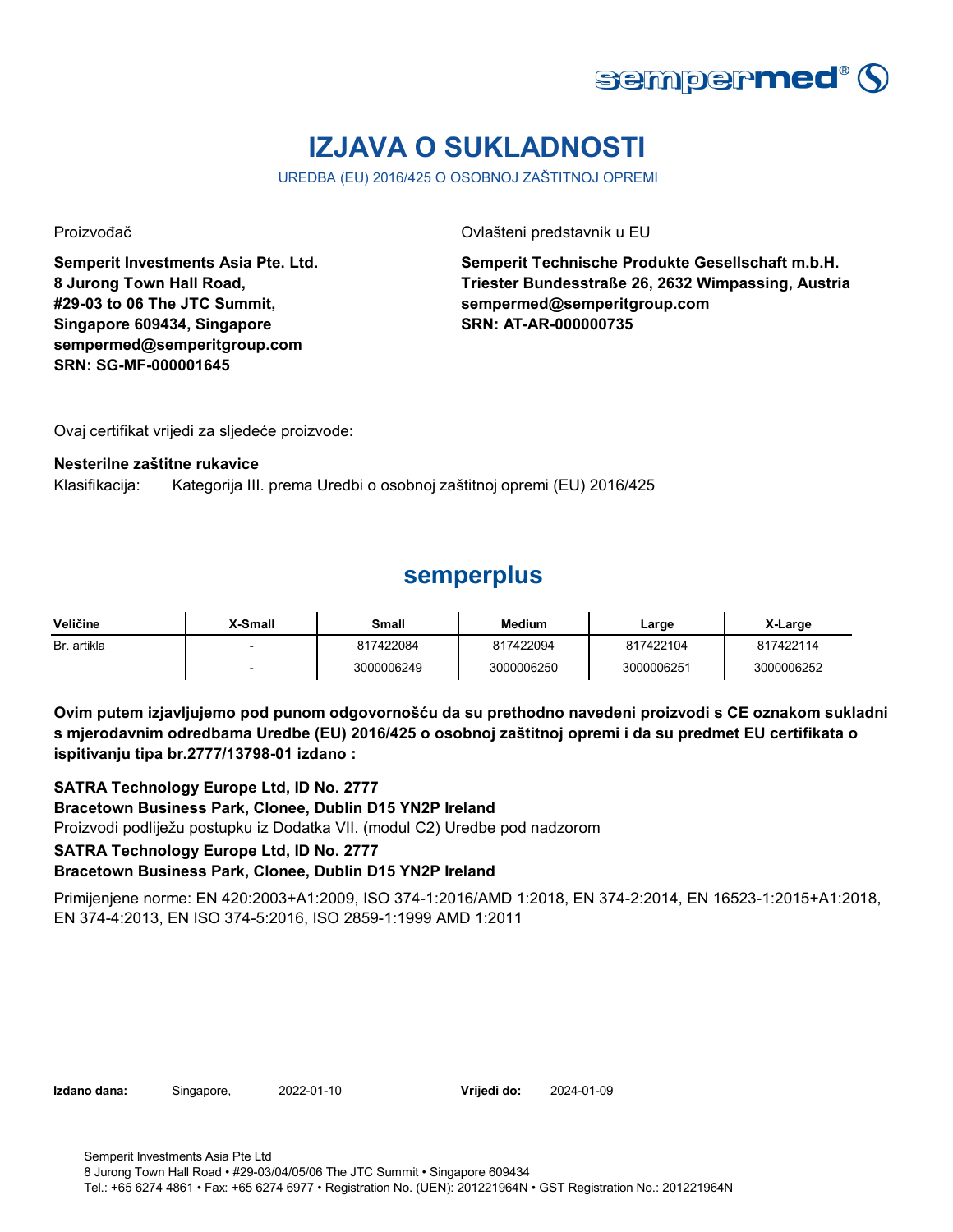

# **DEKLARACJA ZGODNOŚCI**

ROZPORZĄDZENIE W SPRAWIE ŚRODKÓW OCHRONY INDYWIDUALNEJ (UE) 2016/425

**Semperit Investments Asia Pte. Ltd. 8 Jurong Town Hall Road, #29-03 to 06 The JTC Summit, Singapore 609434, Singapore sempermed@semperitgroup.com SRN: SG-MF-000001645**

Producent **Autoryzowany przedstawiciel w UE** 

**Semperit Technische Produkte Gesellschaft m.b.H. Triester Bundesstraße 26, 2632 Wimpassing, Austria sempermed@semperitgroup.com SRN: AT-AR-000000735**

Niniejszy certyfikat obowiązuje w odniesieniu do następującego produktu:

#### **Niesterylne rękawice ochronne**

Klasyfikacja: Kategoria III zgodnie z rozporządzeniem (UE) 2016/425 w sprawie środków ochrony indywidualnej

## **semperplus**

| Rozmiarv         | <b>Y-Small</b> | Small      | <b>Medium</b> | Large      | X-Large    |
|------------------|----------------|------------|---------------|------------|------------|
| Numery artykułów |                | 817422084  | 817422094     | 817422104  | 817422114  |
|                  |                | 3000006249 | 3000006250    | 3000006251 | 3000006252 |

**Na własną odpowiedzialność oświadczamy niniejszym, że opisany powyżej produkt z oznakowaniem CE jest zgodny z obowiązującymi przepisami rozporządzenia (UE) 2016/425 w sprawie środków ochrony indywidualnej i jest identyczny ze środkami ochrony indywidualnej, których dotyczy certyfikat badania typu UE nr 2777/13798-01 data przez:**

**SATRA Technology Europe Ltd, ID No. 2777**

**Bracetown Business Park, Clonee, Dublin D15 YN2P Ireland**

Produkty podlegają procedurze określonej w załączniku VII (moduł C2) rozporządzenia pod nadzorem

### **SATRA Technology Europe Ltd, ID No. 2777**

### **Bracetown Business Park, Clonee, Dublin D15 YN2P Ireland**

Zastosowane normy: EN 420:2003+A1:2009, ISO 374-1:2016/AMD 1:2018, EN 374-2:2014, EN 16523-1:2015+A1:2018, EN 374-4:2013, EN ISO 374-5:2016, ISO 2859-1:1999 AMD 1:2011

| Data wydania: |  |  |
|---------------|--|--|
|---------------|--|--|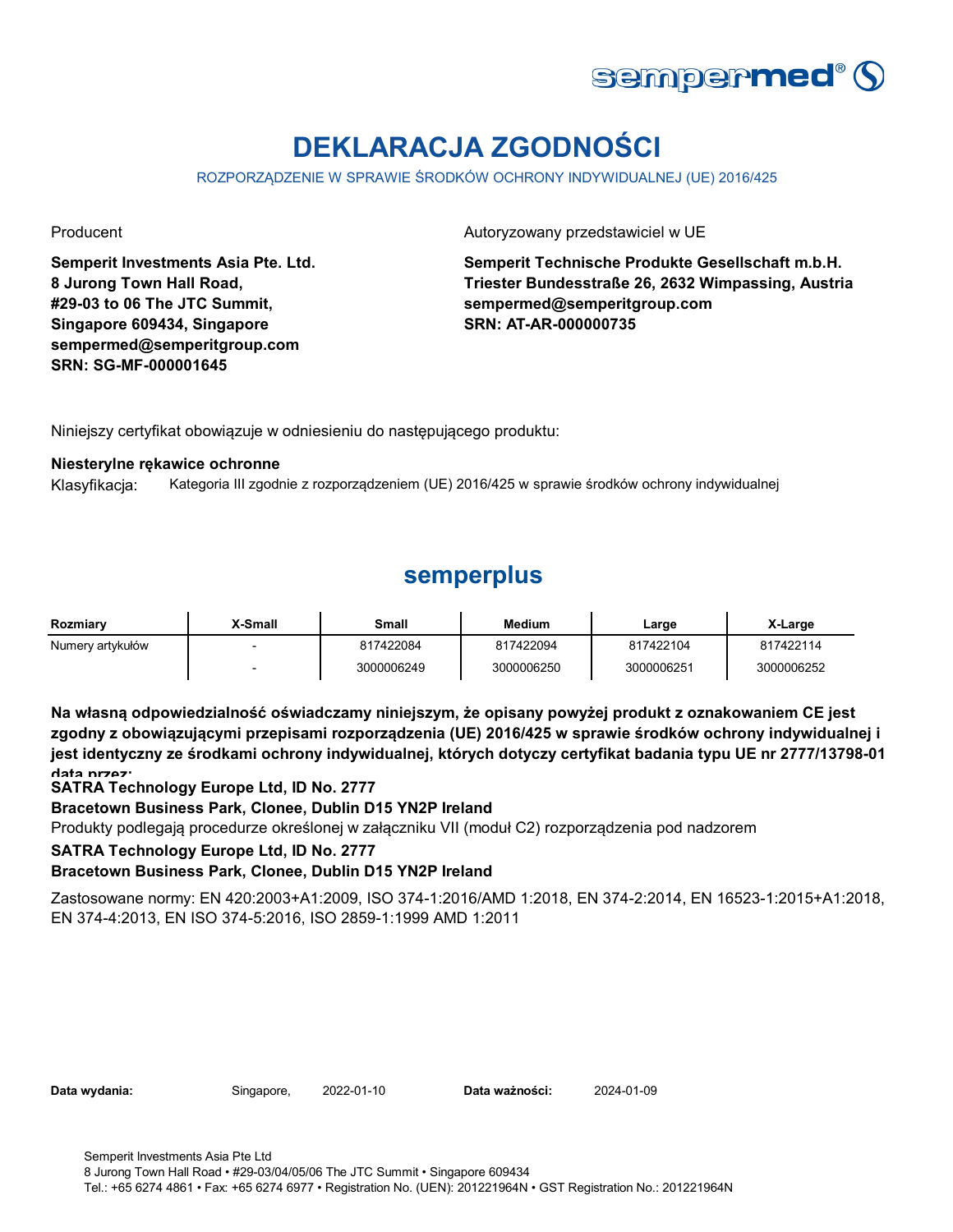

# **DECLARAȚIE DE CONFORMITATE**

REGULAMENTULUI (EU) 2016/425 PENTRU ECHIPAMENTUL PERSONAL DE PROTECȚIE

**Semperit Investments Asia Pte. Ltd. 8 Jurong Town Hall Road, #29-03 to 06 The JTC Summit, Singapore 609434, Singapore sempermed@semperitgroup.com SRN: SG-MF-000001645**

Producător **Producător** Persoană împuternicită EU

**Semperit Technische Produkte Gesellschaft m.b.H. Triester Bundesstraße 26, 2632 Wimpassing, Austria sempermed@semperitgroup.com SRN: AT-AR-000000735**

Acest certificat este valabil pentru următoarele produse:

### **Mânușă de protecție nesterilă**

clasificare: Categoria III conform ordonanței EPP (EU) 2016/425

## **semperplus**

| mărimi               | X-Small | Small      | <b>Medium</b> | Large      | X-Large    |
|----------------------|---------|------------|---------------|------------|------------|
| Numerele de articole |         | 817422084  | 817422094     | 817422104  | 817422114  |
|                      |         | 3000006249 | 3000006250    | 3000006251 | 3000006252 |

**Prin prezenta confirmăm preluând toată responsabilitatea că produsele marcate CE indicate mai sus corespund cerințelor de bază (EU) 2016/425 pentru echipamente personale de protecție și acestea sunt obiectul certificării de tip CE nr. 2777/13798-01 eliberat prin:**

**SATRA Technology Europe Ltd, ID No. 2777**

**Bracetown Business Park, Clonee, Dublin D15 YN2P Ireland**

Produsele sunt obiectul procedurii conform anexei VII (modulul C2) sub supravegherea

### **SATRA Technology Europe Ltd, ID No. 2777**

### **Bracetown Business Park, Clonee, Dublin D15 YN2P Ireland**

Normele aplicate: EN 420:2003+A1:2009, ISO 374-1:2016/AMD 1:2018, EN 374-2:2014, EN 16523-1:2015+A1:2018, EN 374-4:2013, EN ISO 374-5:2016, ISO 2859-1:1999 AMD 1:2011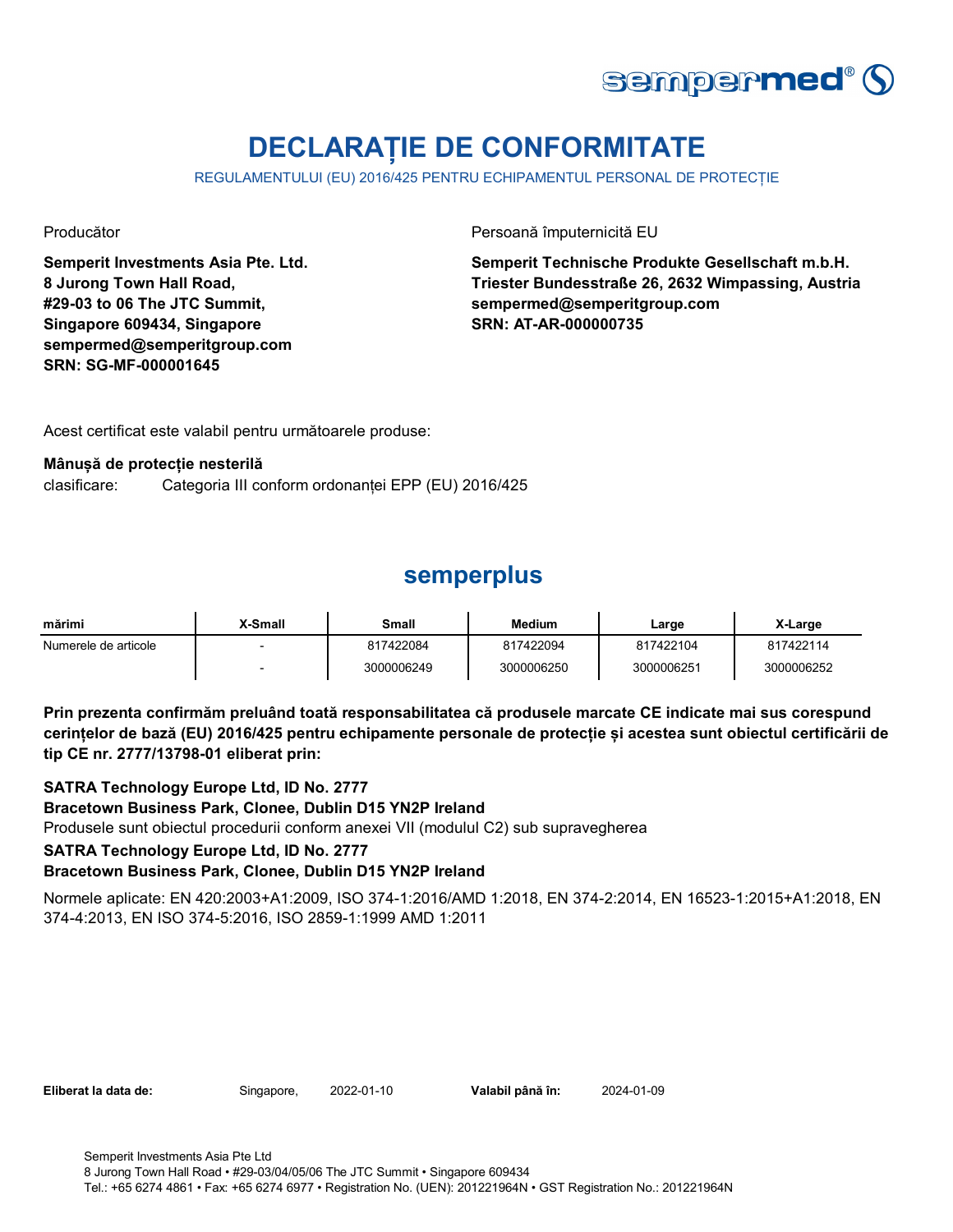

# **ΔΗΛΩΣΗ ΣΥΜΜΟΡΦΩΣΗΣ**

ΚΑΝΟΝΙΣΜΟΣ (ΕΕ) 2016/425 ΠΕΡΙ ΜΕΣΩΝ ΑΤΟΜΙΚΗΣ ΠΡΟΣΤΑΣΙΑΣ

**Semperit Investments Asia Pte. Ltd. 8 Jurong Town Hall Road, #29-03 to 06 The JTC Summit, Singapore 609434, Singapore sempermed@semperitgroup.com SRN: SG-MF-000001645**

Κατασκευαστής Γεριοδοτημένος αντιπρόσωπος στην ΕΕ

**Semperit Technische Produkte Gesellschaft m.b.H. Triester Bundesstraße 26, 2632 Wimpassing, Austria sempermed@semperitgroup.com SRN: AT-AR-000000735**

Το παρόν πιστοποιητικό ισχύει για τα ακόλουθα προϊόντα:

#### **Μη αποστειρωμένο προστατευτικό γάντι**

Ταξινόμηση: Κατηγορία II σύμφωνα με τον Κανονισμό (ΕΕ) 2016/425 περί ΜΑΠ

### **semperplus**

| Μενέθη            | <b>X-Small</b> | Small      | <b>Medium</b> | Large      | X-Large    |
|-------------------|----------------|------------|---------------|------------|------------|
| Αριθμοί προϊόντος |                | 817422084  | 817422094     | 817422104  | 817422114  |
|                   |                | 3000006249 | 3000006250    | 3000006251 | 3000006252 |

**Δια του παρόντος βεβαιώνουμε υπεύθυνα ότι τα ανωτέρω προϊόντα με σήμανση CE ικανοποιούν τις εφαρμοστέες διατάξεις του Κανονισμού (ΕΕ) 2016/425 περί μέσων ατομικής προστασίας και αποτελούν αντικείμενο του πιστοποιητικού εξέτασης τύπου ΕΕ με αρ. 2777/13798-01 εκδόθηκε :**

 **Bracetown Business Park, Clonee, Dublin D15 YN2P Ireland** επιτήρηση **SATRA Technology Europe Ltd, ID No. 2777 SATRA Technology Europe Ltd, ID No. 2777 Bracetown Business Park, Clonee, Dublin D15 YN2P Ireland**

Εφαρμοζόμενα πρότυπα: EN 420:2003+A1:2009, ISO 374-1:2016/AMD 1:2018, EN 374-2:2014, EN 16523- 1:2015+A1:2018, EN 374-4:2013, EN ISO 374-5:2016, ISO 2859-1:1999 AMD 1:2011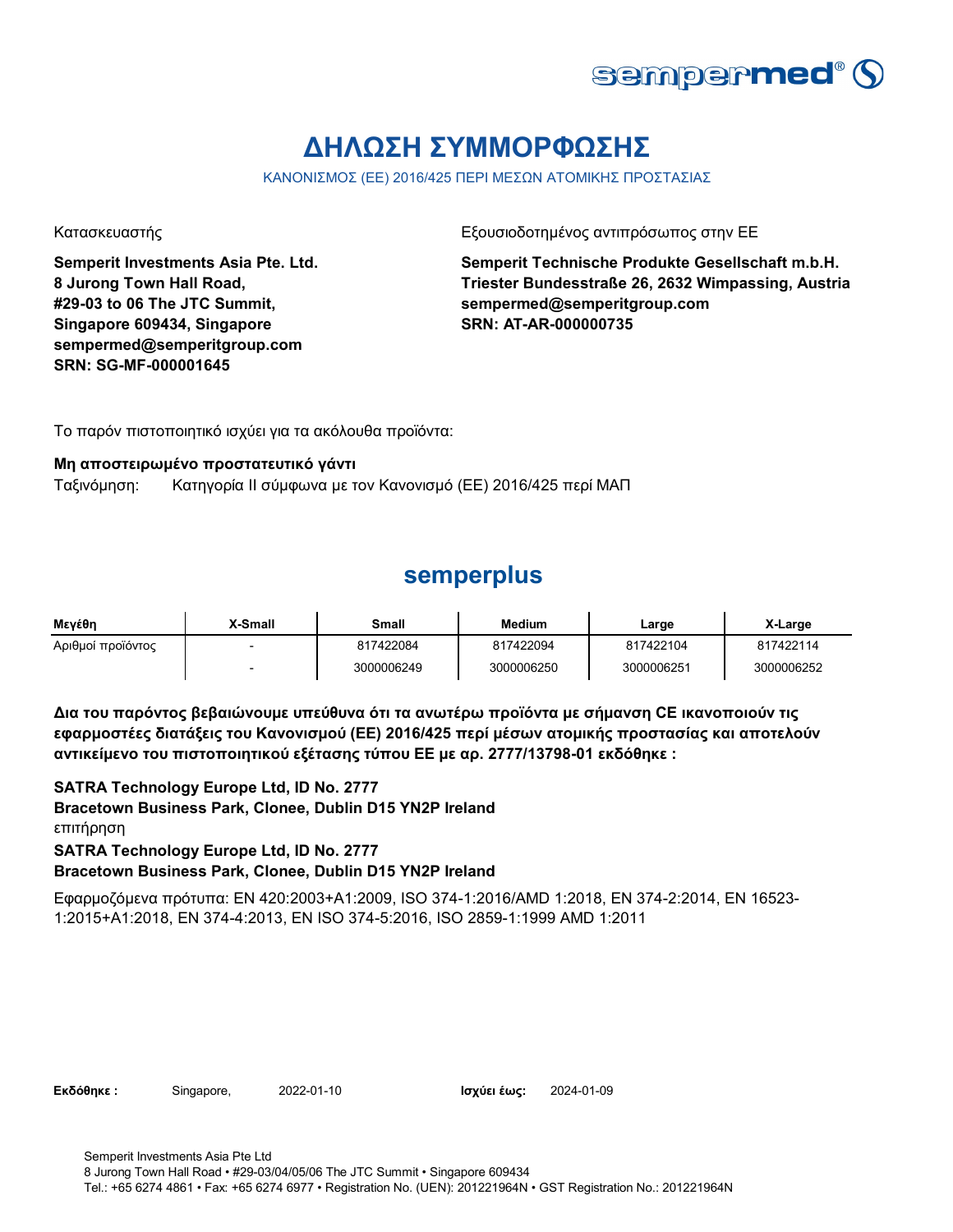

# **ДЕКЛАРАЦИЯ ЗА СЪВМЕСТИМОСТ НА**

РЕГЛАМЕНТ (EU) 2016/425 ЗА ЛИЧНИТЕ ПРЕДПАЗНИ СРЕДСТВА

**Semperit Investments Asia Pte. Ltd. 8 Jurong Town Hall Road, #29-03 to 06 The JTC Summit, Singapore 609434, Singapore sempermed@semperitgroup.com SRN: SG-MF-000001645**

Производител Упълномощен представител в ЕС

**Semperit Technische Produkte Gesellschaft m.b.H. Triester Bundesstraße 26, 2632 Wimpassing, Austria sempermed@semperitgroup.com SRN: AT-AR-000000735**

Настоящият сертификат важи за следните продукти:

#### **Нестерилна предпазна ръкавица**

Класификация: Категория III съгл. Регламент за ЛПС (EU) 2016/425

### **semperplus**

| Размери              | <b>X-Small</b> | Small      | <b>Medium</b> | Large      | X-Large    |
|----------------------|----------------|------------|---------------|------------|------------|
| Номера на артикулите |                | 817422084  | 817422094     | 817422104  | 817422114  |
|                      |                | 3000006249 | 3000006250    | 3000006251 | 3000006252 |

**С настоящето потвърждаваме при самостоятелна отговорност, че горепосочените продукти с маркировка СЕ съответстват на съществените разпоредби на Регламент (EU) 2016/425 за личните предпазни средства и са предмет на сертификата на ЕС за изследване на типа Nr. 2777/13798-01 издадено чрез:**

**SATRA Technology Europe Ltd, ID No. 2777**

**Bracetown Business Park, Clonee, Dublin D15 YN2P Ireland**

Продуктите са предмет на процедурата съгл. Анекс VII (Модул С2) от Регламента под надзора на

**SATRA Technology Europe Ltd, ID No. 2777**

### **Bracetown Business Park, Clonee, Dublin D15 YN2P Ireland**

Приложими норми: EN 420:2003+A1:2009, ISO 374-1:2016/AMD 1:2018, EN 374-2:2014, EN 16523-1:2015+A1:2018, EN 374-4:2013, EN ISO 374-5:2016, ISO 2859-1:1999 AMD 1:2011

**Издадено на:** Singapore, **Важи до:**

2024-01-09